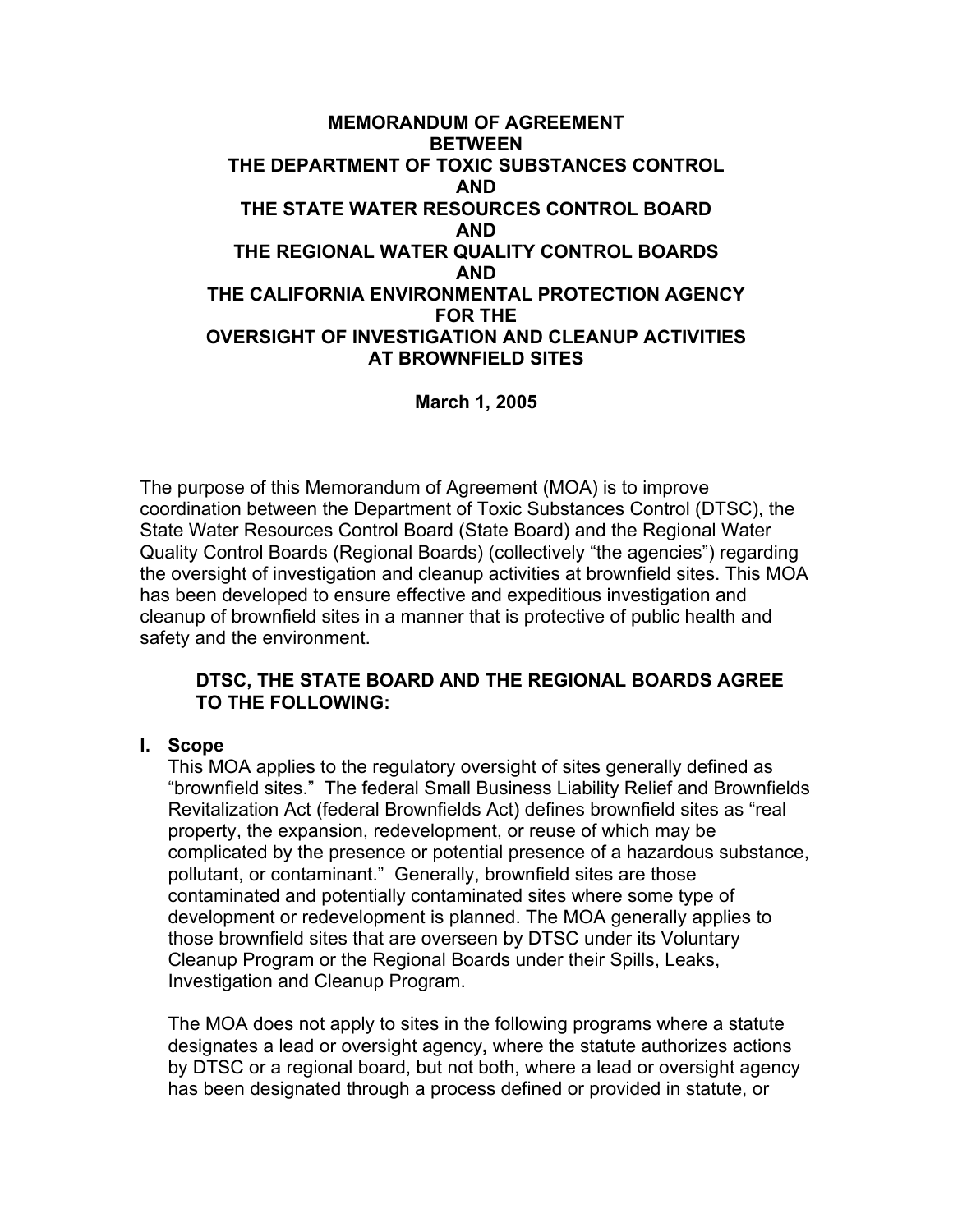where a lead or oversight agency has been designated or specified as a result of statutory direction or separate agreement between DTSC, the State Board and the Regional Boards:

- o Existing or Proposed Schools
- o Department of Defense or Department of Energy Sites
- o Unified Agency Review of Hazardous Materials Release Sites (Chapter 6.65, Health and Safety Code (AB 2061 or Site Designation Process)
- o Burn Dumps
- o Petroleum Underground and Above Ground Storage Tank Sites
- o Expedited Remedial Action Program (SB 923)
- o Hazardous Waste Facility Regulation and Permitting Consolidation Program (SB 1082) sites
- o Sites listed on the federal National Priorities List (NPL Sites)

In addition, the MOA does not apply to existing sites: Existing sites are those at which DTSC or a Regional Board is currently serving as lead or oversight agency. Existing sites include sites that generally fit into the following categories:

- o A site where DTSC or a Regional Board is conducting, or has conducted, oversight of an investigation and cleanup. In cases where DTSC or Regional Boards have historically overseen an investigation and cleanup at the site, the site would be considered an existing site only if a new request for oversight is related to the release or discharge that was the subject of the prior investigation and cleanup activities.
- $\circ$  A site where the source of the release is a facility or an activity that has received a permit or other authorization under any of the following authorities, and/or the release is a result of a violation of such permit or authorization:
	- Toxic Injection Well Control Act of 1985 (Health and Safety code, Division 20, Chapter 6.5, Article 5.5 (commencing with Section 25159.10))
	- Toxic Pits Cleanup Act of 1984 (Health and Safety code, Division 20, Chapter 6.5, Article 9.5 (commencing with Section 25208))
	- **Bay Protection and Toxic Cleanup program (Water Code, Division** 7, chapter 5.6 (commencing with section 13390))
	- Waste Discharge Requirements (Water Code, Sections 13263 or 13172)
	- Federal Water Pollution Control Act, including National Pollutant Discharge Elimination System Permits (Water Code, Section 13160 or 13377)
	- Hazardous Waste Control Law (Health and Safety code, Division 20, Chapter 6.5 (commencing with Section 25100))
	- Solid Waste Facility Permits (Public Resources Code, Division 30, Part 4 (commencing with Section 43000)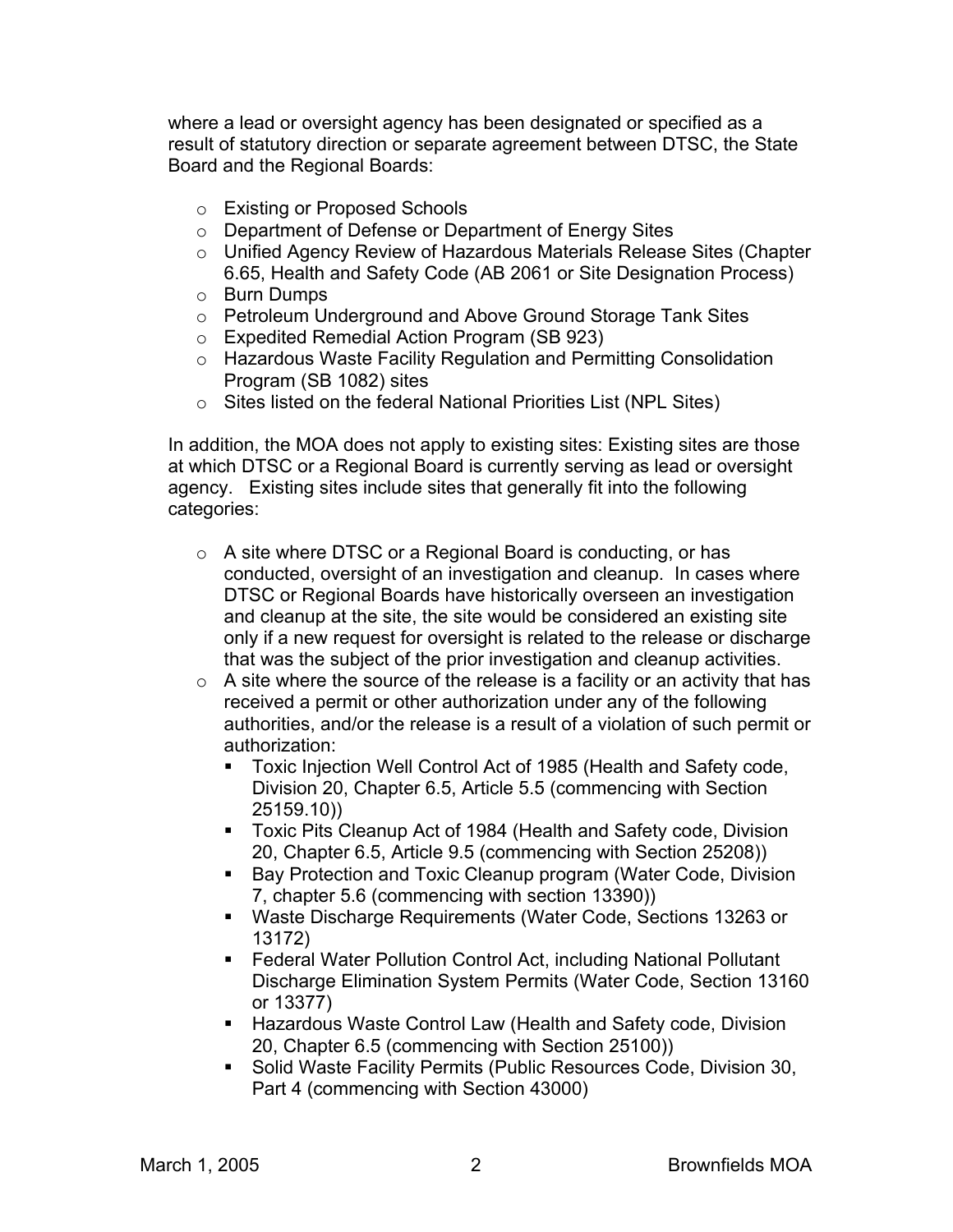This MOA applies to all requests for regulatory decisions at brownfield sites, including requests for "No Further Action" determinations as well as review and approval of site investigation plans, cleanup plans or remedial action plans.

Nothing in this MOA is intended to interfere with or prevent oversight agency selection procedures that may be otherwise specified in statute.

### **II. Principles**

DTSC, State Board, and the Regional Boards recognize that coordination, cooperation, communication, mutual trust and confidence between the agencies is essential for the successful cleanup of brownfield sites and is in the best interest of the State.

A primary goal of this MOA and the policies of the agencies is to avoid duplication of efforts in the cleanup of brownfield sites. The agencies agree that public health and the environment will be best served by each party minimizing duplication of effort on the greatest number of brownfield sites possible. The agencies recognize that there are certain situations where one or the other will have the necessary technical resources, expertise, or authority to address the circumstances found at specific brownfield sites. This MOA is intended to provide guidance to the agencies in how to best address the interests of the other while minimizing the need for direct involvement or duplicative efforts. In addition, the MOA is intended to provide guidance to the agencies in identifying situations where mutual involvement may be warranted.

Finally, the agencies recognize that consistency and predictability are essential factors in the expeditious cleanup of brownfield sites throughout California. Both the public and those seeking regulatory agency oversight expect state regulators to apply rational methodologies and standards to site cleanup. The terms of this MOA are intended to eliminate or significantly reduce any apparent inconsistencies between the methodologies and standards used by the agencies. Consistency will be achieved by agreement on technical and procedural requirements, coordination of oversight activities, coordinated and cooperative communication between project staff, and exchange of cleanup standards and requirements for brownfield site cleanup. The agencies agree to involve one another at an early stage in the development of cleanup standards and requirements so that consistency in technical issues can be maintained.

### **III. Objectives**

In light of the above stated principles, this agreement is intended to accomplish the following objectives: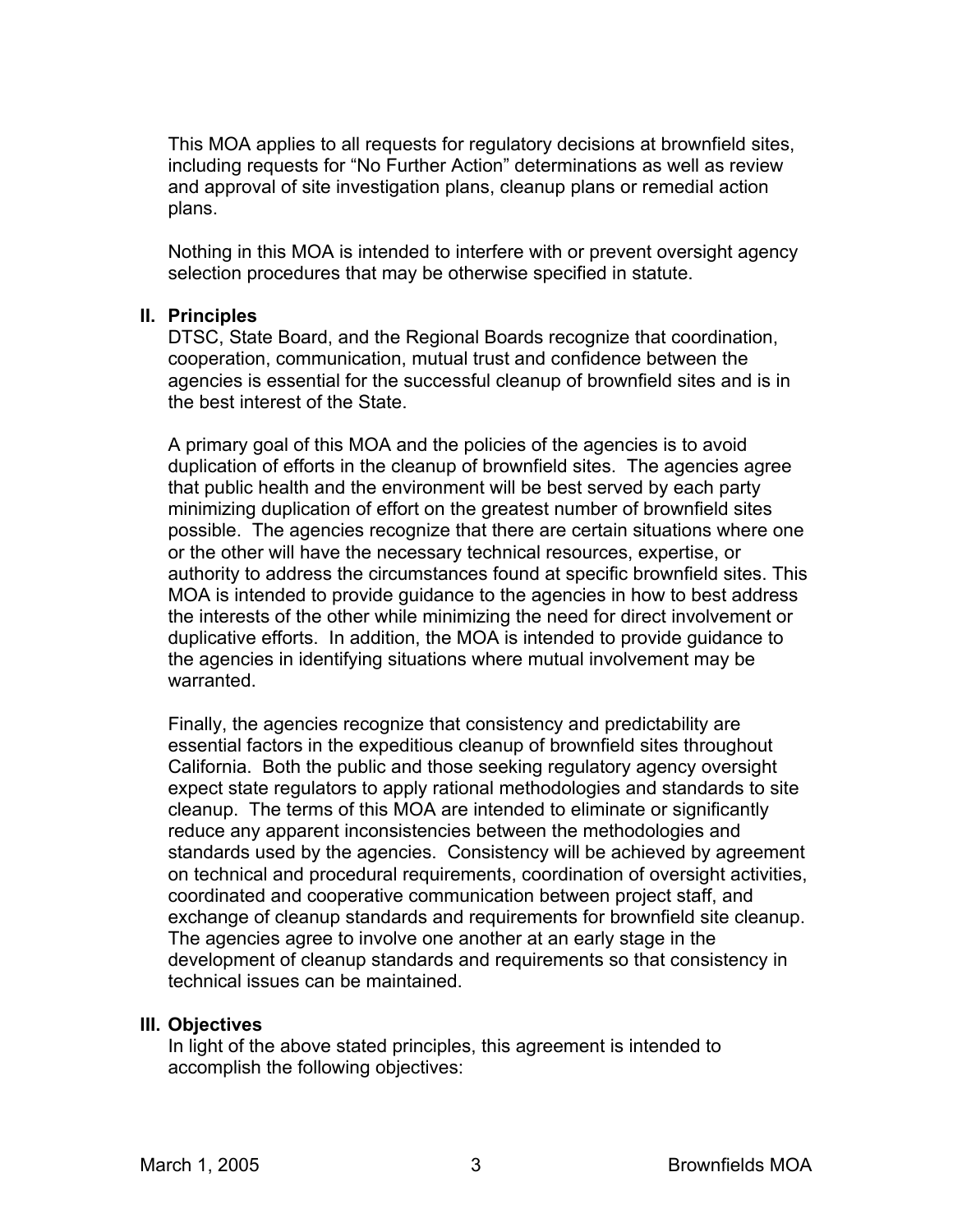- Limit oversight of brownfield sites to a single oversight agency, except in very limited circumstances.
- Provide procedures for selecting the appropriate oversight agency.
- Provide a uniform site assessment procedure that both agencies are to use to assess environmental and health related issues at brownfield sites.
- Provide procedures to ensure brownfield site cleanups address the standards and requirements of both agencies.
- Facilitate the oversight agency in obtaining the input, advice and expertise of the other party when necessary, or for the oversight to be transferred to the other party if appropriate.
- Ensure ample opportunities for public input and involvement in brownfield cleanups.
- Establish target time frames for achieving investigation and cleanup milestones at brownfield sites.
- Schedule regular meetings to coordinate efforts and improve cooperation and communication between the agencies.

### **IV. Oversight Agency**

It is the intention of the agencies that whenever possible, only one agency be selected as the oversight agency to oversee the investigation and cleanup of each brownfield site. The identification and selection of a single oversight agency is intended to facilitate expedient and cost effective investigation, cleanup and reuse of brownfield sites while protecting public health and the environment. The oversight agency will be responsible for overseeing and directing all site investigation and cleanup activities in a manner that ensures that the standards and requirements of both agencies are fully addressed. The oversight agency also agrees to facilitate the support agency's collection of funds necessary to reimburse its costs incurred as part of a response to a specific request from the oversight agency for assistance or provision of advice or expertise related to a brownfield site.

The agencies agree to use the procedure for selecting an oversight agency set forth in this MOA before entering into an agreement, executing an order, or actively requiring any significant work at a brownfield site.

### **A. Procedure for Selecting an Oversight Agency**

Requests to oversee the investigation and/or remediation of potential brownfield sites may be processed by DTSC or a Regional Board. Guidelines for the selection of an oversight agency are identified in Attachment 1. All requests for oversight are to be made on the form identified in Attachment 2, and accompanied by site information described in Attachment 3.

**Within 10 working days** of the receipt of a request for oversight and accompanying site information, the Brownfields Coordinator of the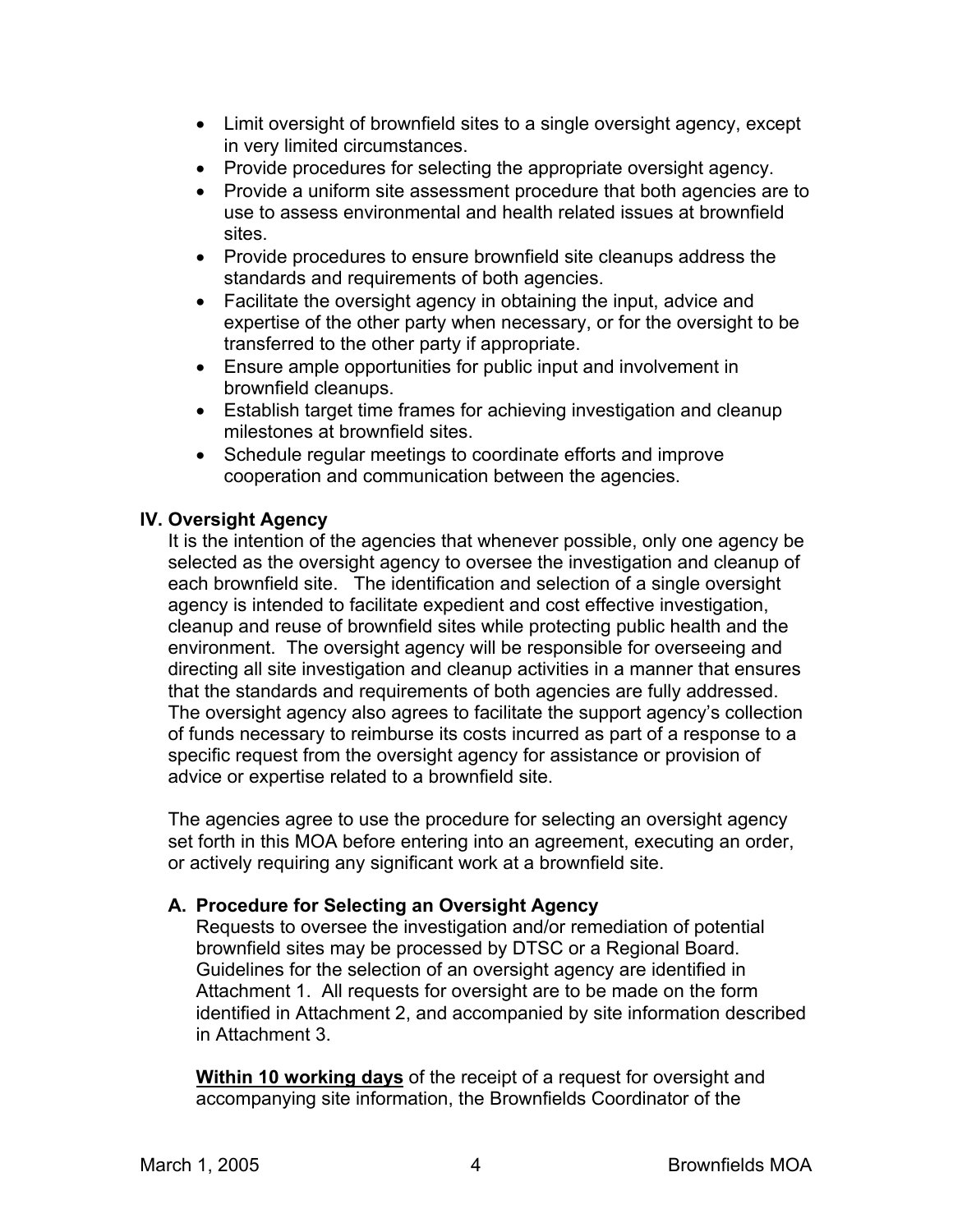receiving party agrees to notify the Brownfields Coordinator of the other party in the geographic area where the site is located and transmit a copy of the application and accompanying materials, along with their recommendation regarding the appropriate oversight agency. The recommendation should be in accordance with the selection guidelines in Attachment 1, and should cite the relevant factors that form the basis for the recommendation. A list of the Brownfields Coordinators is found in Attachment 4.

**Within the first 10 working days of each month**, the relevant agencies agree to review and confer on all requests for oversight received in the preceding month. In conferring, the relevant agencies may discuss each recommendation and either concur with the recommendation, or request additional information.

If a request for oversight is incomplete, or if there is insufficient information to accurately select the appropriate oversight agency, the receiving agency may reject an application, or it may make a provisional recommendation based on the available information.

Upon completion of the selection process, the oversight agency agrees to notify the applicant and any other state or local agency, as appropriate, of its selection.

If a dispute arises regarding the selection of an oversight agency, the agencies agree to initiate the Dispute Resolution Process as soon as possible.

### **B. Oversight Agency Transfer**

If the oversight agency determines that the conditions at the site indicate that the site would be more appropriately overseen by the other party, the oversight agency agrees to contact the other party to discuss whether it may be appropriate to transfer oversight responsibility. If the agencies mutually determine that a transfer of oversight responsibility is appropriate, the existing oversight agency agrees to notify the project applicant of the proposed transfer of oversight responsibilities.

In considering whether or not to transfer oversight responsibilities, the agencies should consider whether the transfer would delay the investigation of the brownfield site or delay the implementation of the schedule established in a remediation plan for the brownfield site, and whether those delays would negatively impact the timing of other aspects of the preparation and development of the brownfield site.

Within 10 calendar days after the transfer of oversight responsibility, the oversight agency first selected agrees to transmit copies of all documents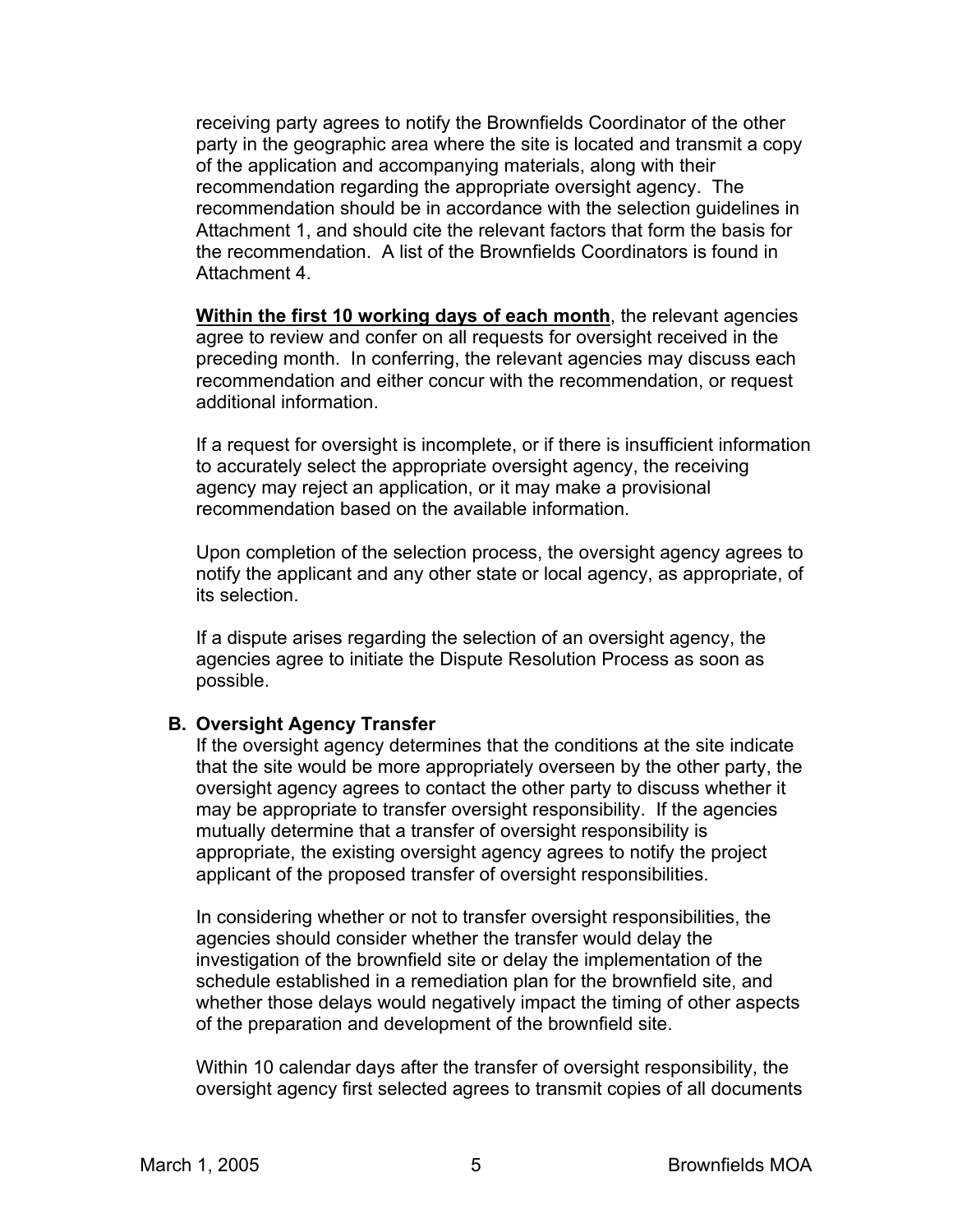and information in its possession regarding the subject property to the new oversight agency.

### **C. Support Agency**

The agencies agree to ensure that all standards and requirements (including any other relevant state or local requirement) related to a hazardous materials release or discharge at all brownfield sites are addressed by the oversight agency. In recognition of this goal and the principles and objectives of this MOA, the support agency agrees to not pursue independent regulatory action at a brownfield site overseen by an oversight agency selected under the terms of this MOA, unless the oversight agency fails or refuses to ensure the standards and requirements of the support agency are addressed. This agreement in no way limits or abrogates the ability or authority of either party to fulfill their statutory responsibilities.

The agencies agree to provide information on any applicable standards and requirements that the oversight agency needs to incorporate in its oversight and cleanup decisions. These standards and requirements may be communicated in the following ways:

- Development and provision of general guidance intended to assist an oversight agency in interpreting and implementing investigation and cleanup standards and requirements.
- Regular meetings between the agencies (see Coordination below) where details about brownfield sites are shared and efforts coordinated.
- Response to specific requests from the oversight agency for assistance or provision of advice or expertise.
- Direct communication via telephone, personal contact, memoranda or e-mails

If a support agency is not satisfied that its standards and requirements are being adequately incorporated by the oversight agency into the cleanup activities at a brownfield site, and the support agency has attempted through informal means to communicate its concerns to the oversight agency, the support agency may invoke the Dispute Resolution provisions of this MOA.

### **V. Public involvement**

To accomplish the goal of providing ample opportunities for public input and involvement in brownfield cleanups, the agencies agree to ensure that their site investigation and cleanup activities, agreements, policies and protocols provide the public and other state or local governmental entities with opportunities to participate in decisions. At sites where response actions are being pursued, these opportunities include, at a minimum, the following: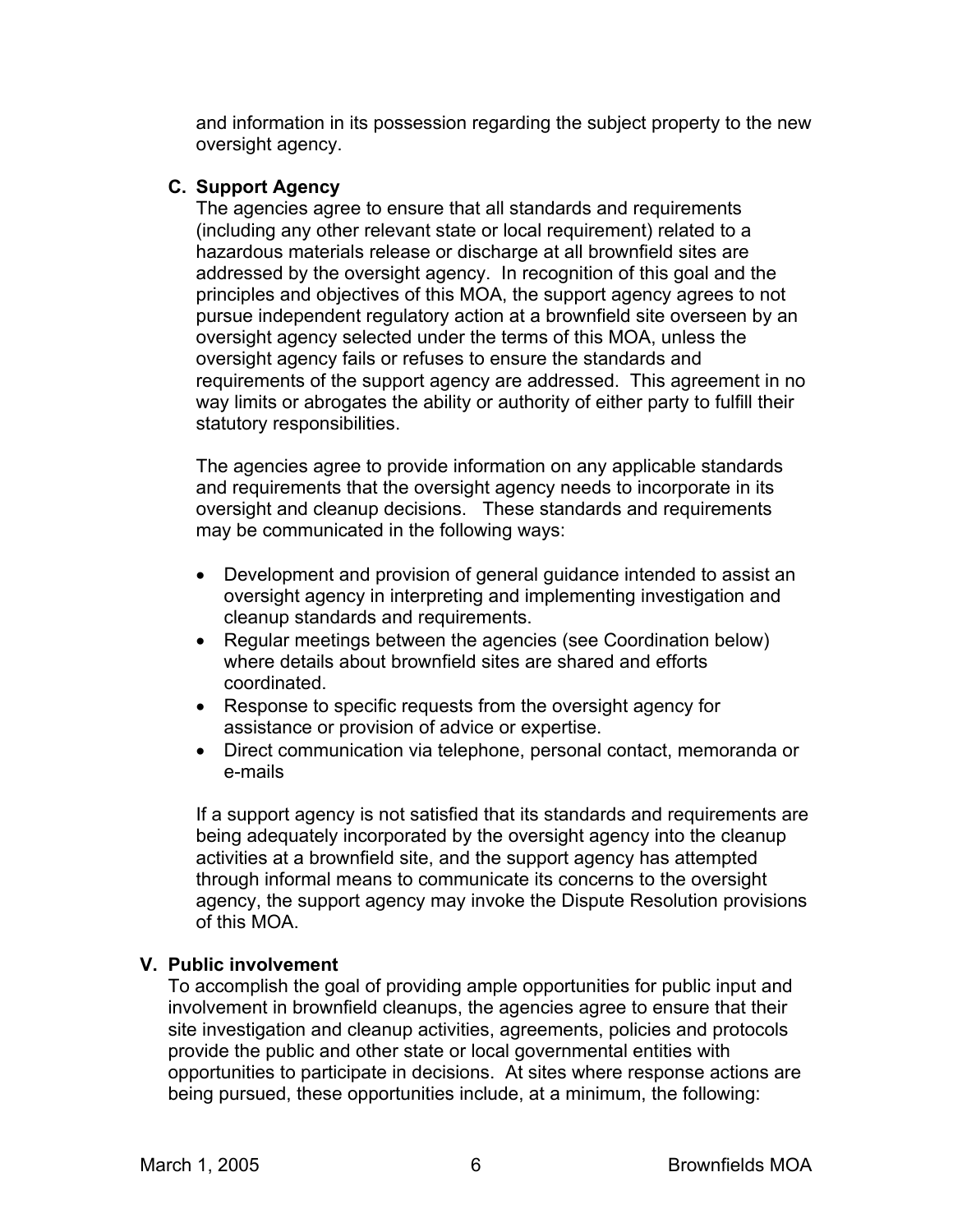- Notification of major regulatory decisions and proposed/planned activities at the site (in languages other than English, if appropriate);
- Public access to proposed site cleanup plans and site assessment documents at the oversight agency's office and at local repositories (such as public libraries in the area);
- 30 days to comment on proposed site cleanup plans. The oversight agency should consider all comments received prior to taking final action on site cleanup plans;
- A public meeting in the vicinity of the brownfield site during the public comment period if one is requested, if there is significant public interest, or if one is specifically mandated by statute.

Depending on the level of community interest, the oversight agency should also consider the use of fact sheets, direct communication with interested agencies and additional public meetings or workshops.

To the extent possible, the agency should coordinate and integrate its public participation activities with those undertaken by the host jurisdiction and any other public entities associated with the development, investigation or cleanup of the property, to avoid duplication to the extent feasible and to acknowledge the public participation capabilities and procedures of local government.

### **VI. Target Timeframes**

To achieve the objective of expedient and cost effective investigation, cleanup and reuse of brownfield sites, the oversight and support agencies agree to timely review draft and final work plans and reports for investigation or cleanup. When possible, the agencies agree to incorporate timeframes for reviewing draft and final work plans and reports for investigation or cleanup into timeframes for redevelopment.

In general, unless timing is specified or extended time frames are negotiated, the agencies agree to review and comment on documents received within 60 days of receipt. If the agencies anticipate not being able to review and comment on documents within this target timeframe, they agree to notify the person who requested the review as soon as possible before the timeframe has been reached.

### **VII. Coordination**

Regular and frequent communication between project staff and management of the agencies is essential to implementing the principles embodied in this MOA and sharing expertise and input of the agencies. Accordingly, pursuant to this MOA, the agencies agree to take the following actions:

• Identify sites of mutual interest and resources of project information (e.g. websites, databases, etc)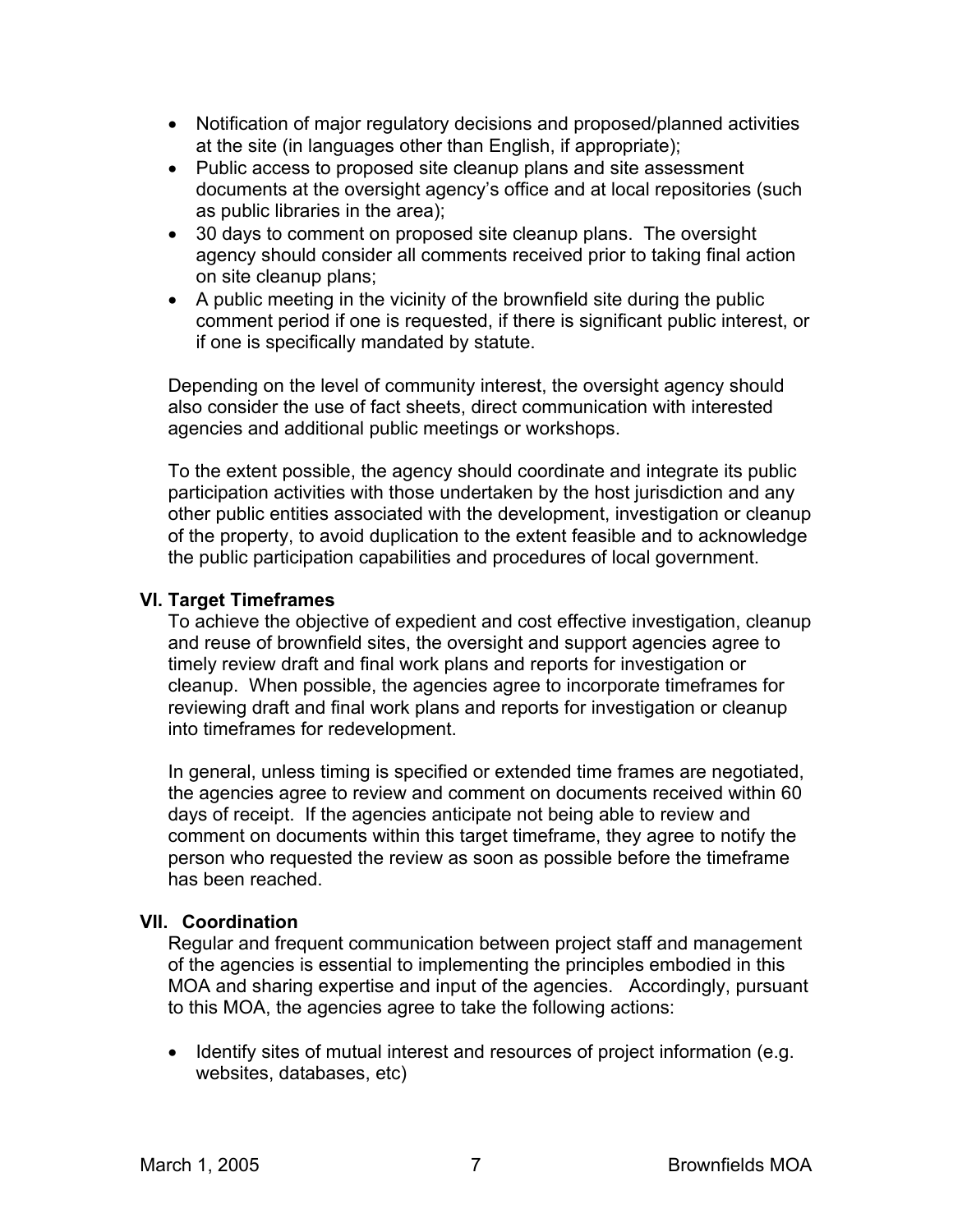- Share organizational charts and contact information for project staff and technical support staff.
- Conduct semi-annual meetings of Brownfield Coordinators.
- Conduct quarterly meetings of appropriate first and second level supervisors, including relevant staff. As determined by the agencies, an ad hoc meeting can be held any time it is appropriate to review an issue to support timely cleanups. The primary purpose of these meetings is to ensure coordination for sites where a support agency is providing active oversight. The quarterly meetings should include discussions to:
	- o Define roles and responsibilities for project staff;
	- o Identify project schedules and milestones;
	- o Track progress and coordinate actions; and,
	- o Develop a coordinated strategy to identify and resolve problems.

In addition, the quarterly meetings will:

- $\circ$  Provide a forum to discuss sites of mutual interest;
- o Provide an opportunity to review and discuss Site Cleanup Plans for sites of mutual interest prior to public review;
- o Identify and share existing policy, procedure, and guidance documents;
- o Solicit timely input into developing policy and guidance; and
- o Develop opportunities for joint training of project and technical staff.

### **VIII. Dispute resolution**

The agencies agree that disputes will be resolved using the "Formal Dispute Resolution Procedure" described below. For disputes pertaining to the selection of an oversight agency, the agencies agree to implement the "Formal Dispute Resolution Procedure" in an expedited manner.

Prior to invoking the "Formal Dispute Resolution Procedure," the agencies agree to attempt to resolve disputes, if possible, by seeking consensus through informal discussion and negotiation. Such informal discussions will typically include staff and their immediate and second level supervisors, as necessary. If either party determines that it is necessary to elevate an issue, that party should submit notification to the other initiating the formal dispute resolution process described below. The agencies may resolve the dispute by mutual agreement and withdraw from the formal dispute resolution process at any time.

Formal Dispute Resolution Procedure

The agencies agree that formal disputes will be resolved using the following procedure: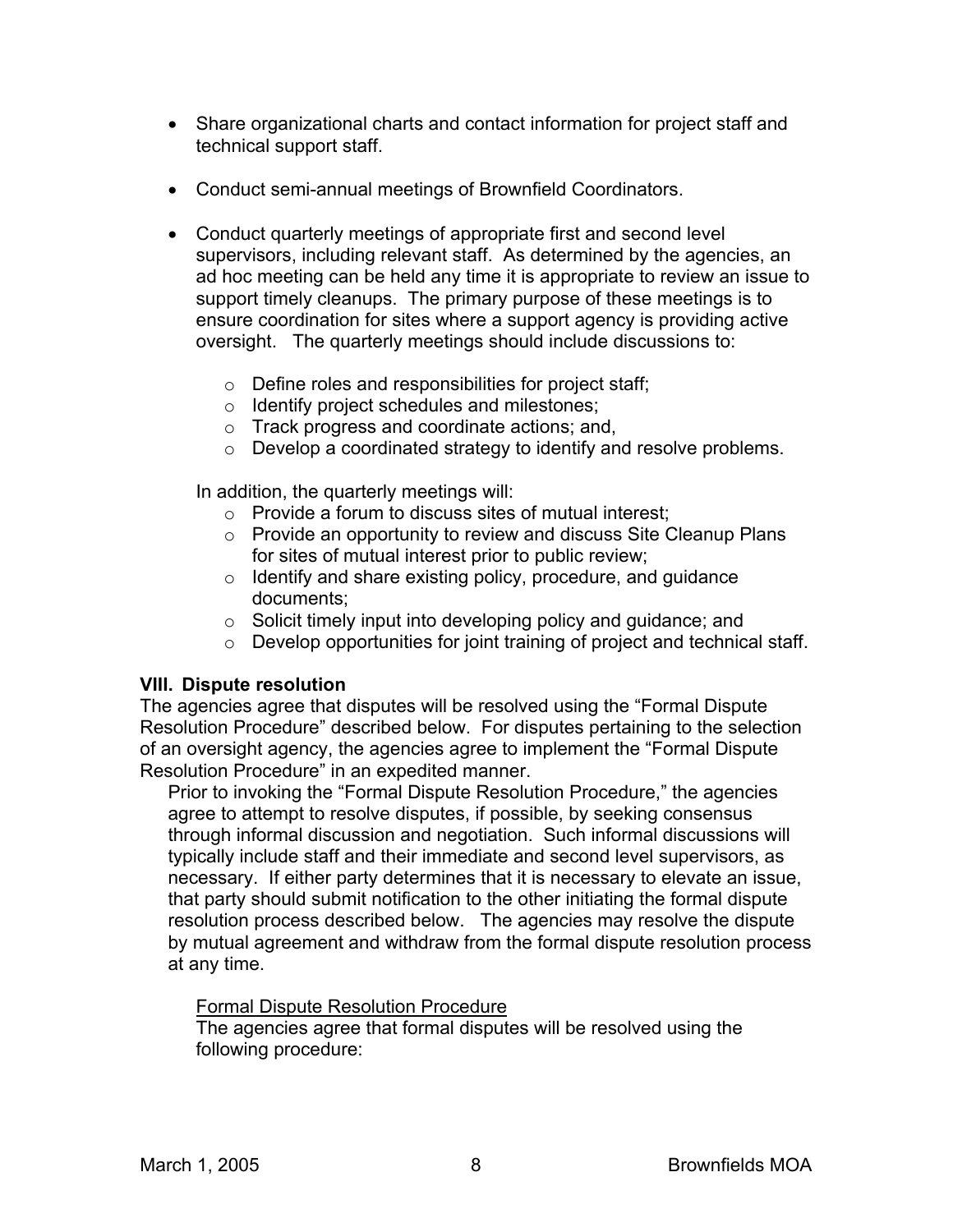- 1. Within 30 calendar days (10 working days for oversight agency selection), second level supervisors from DTSC and the Regional Board agree to meet to attempt to resolve the dispute.
- 2. If DTSC and the Regional Board second level supervisors fail to reach agreement on the disputed matter, they agree to prepare a joint memorandum describing the following:
	- a. The nature of the dispute;
	- b. The resolution preferred by each party
	- c. Pros and cons to the preferred resolutions
	- d. Alternative resolutions; and
	- e. A date by which the issue should be resolved, not to exceed 30 calendar days (10 working days for oversight agency selection) from the date it is submitted.

The memorandum is to be submitted to the Deputy Director of the Site Mitigation and Brownfields Reuse Program of DTSC and the Executive Officer of the Regional Board within 15 calendar days from the date this second step is initiated. A copy of this memorandum should also be sent to the State Board.

- 3. If the DTSC Deputy Director (or his or her designee) and the Regional Board Executive Officer (or his or her designee) cannot resolve the dispute within the time requested in the memorandum, they agree to jointly notify and provide all relevant documentation related to the dispute to the State Board Executive Director and the Director of DTSC. Within 30 calendar days (10 working days for oversight agency selection), the Executive Director and Director agree to confer and take such action as they deem appropriate.
- 4. If the Executive Director (or his or her designee) and the Director (or his or her designee) fail to reach agreement on the dispute, they agree to submit the dispute to the Secretary of the California Environmental Protection Agency (Cal/EPA) (or his or her designee) for resolution. The Secretary of Cal/EPA (or his or her designee) agrees to take such action as he or she deems appropriate within 30 calendar days (10 working days for oversight agency selection).
- 5. DTSC and the State Board agree to resolve disputes in the same manner as that described above.

### **IX. Review/Revision**

The agencies will review this MOA and propose revisions as appropriate within one year of its execution. The intent of this provision is to encourage the agencies to evaluate the MOA's provisions and attachments and modify them as appropriate in the course of its implementation.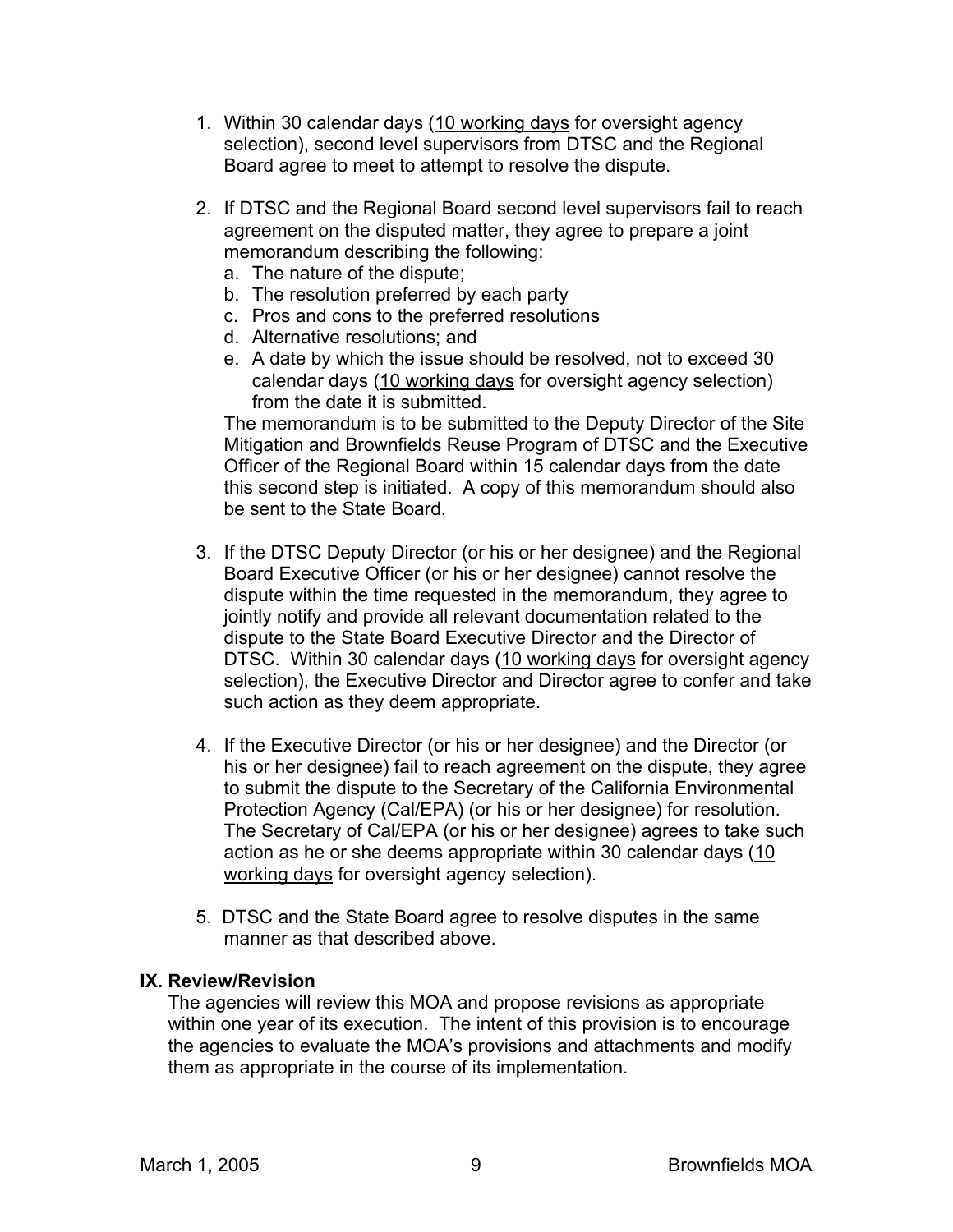### **X. Savings Clause**

Nothing in this MOA is intended to affect the statutory rights or obligations of DTSC, the State Board or the Regional Boards. Terms used in this MOA are not intended to replace statutory definitions.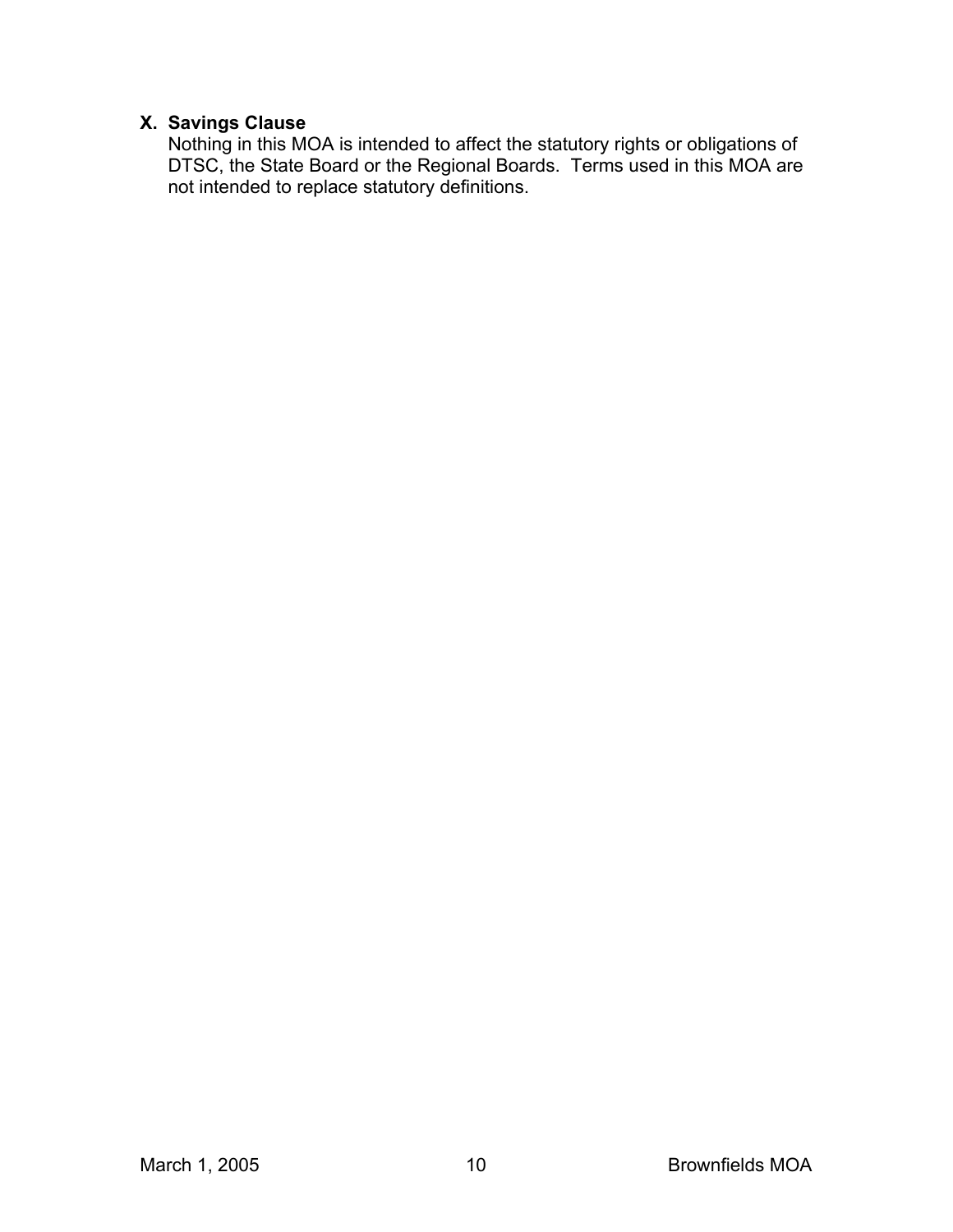$\mathcal{A}^{\mathcal{A}}$ 

| Secretary for<br>Protec                                   | $\frac{2/28/05}{\text{Date}}$<br>2/28/05       |
|-----------------------------------------------------------|------------------------------------------------|
| Department of Toxic Substances Control                    | Date                                           |
|                                                           | $\boldsymbol{z}\cdot\boldsymbol{z}$ to $\cdot$ |
| State Water Resturces Control Boar                        | Date                                           |
| North Coast Regional Water Quality Control Board          | Date                                           |
| San Francisco Bay Regional Water Quality Control Board    | Date                                           |
| Central Coast Regional Water Quality Control Board        | Date                                           |
| Los Angeles Regional Water Quality Control Board          | Date                                           |
| Central Valley Regional Water Quality Control Board       | Date                                           |
| Lahontan Regional Water Quality Control Board             | Date                                           |
| Colorado River Basin Regional Water Quality Control Board | Date                                           |
| Santa Ana Regional Water Quality Control Board            | Date                                           |
| San Diego Regional Water Quality Control Board            | Date                                           |
|                                                           |                                                |

 $\mathcal{A}$ 

 $\bar{z}$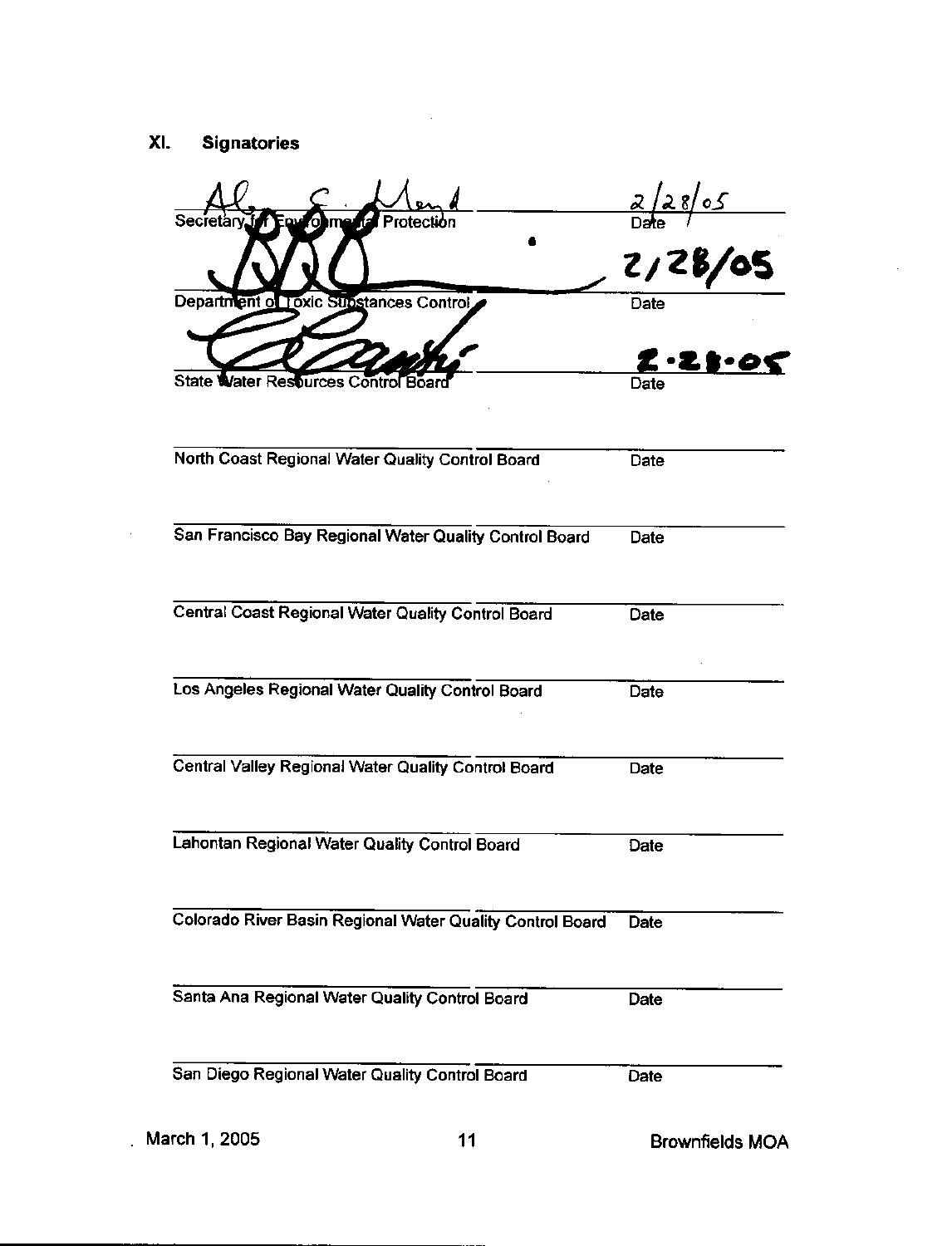#### XI. **Signatories**

| San Diego Regional Water Quality Control Board                      | Date<br>Date                 |
|---------------------------------------------------------------------|------------------------------|
|                                                                     |                              |
| Santa Ana Regional Water Quality Control Board                      |                              |
| Colorado River Basin Regional Water Quality Control Board           | Date                         |
| Lahontan Regional Water Quality Control Board                       | Date                         |
|                                                                     |                              |
| Central Valley Regional Water Quality Control Board                 | Date                         |
| Los Angeles Regional Water Quality Control Board                    | Date                         |
| Central Coast Regional Water Quality Control Board                  | Date                         |
| San Francisco Bay Regional Water Quality Control Board              | Date                         |
|                                                                     |                              |
| atherine Kudemm<br>North Coast Regional Water Quality Control Board | $\frac{3/1/85}{\text{Date}}$ |
| State Water Resources Control Board                                 | Date                         |
| Department of Toxic Substances Control                              | Date                         |
| Secretary for Environmental Protection                              | Date                         |

 $\hat{\mathcal{L}}$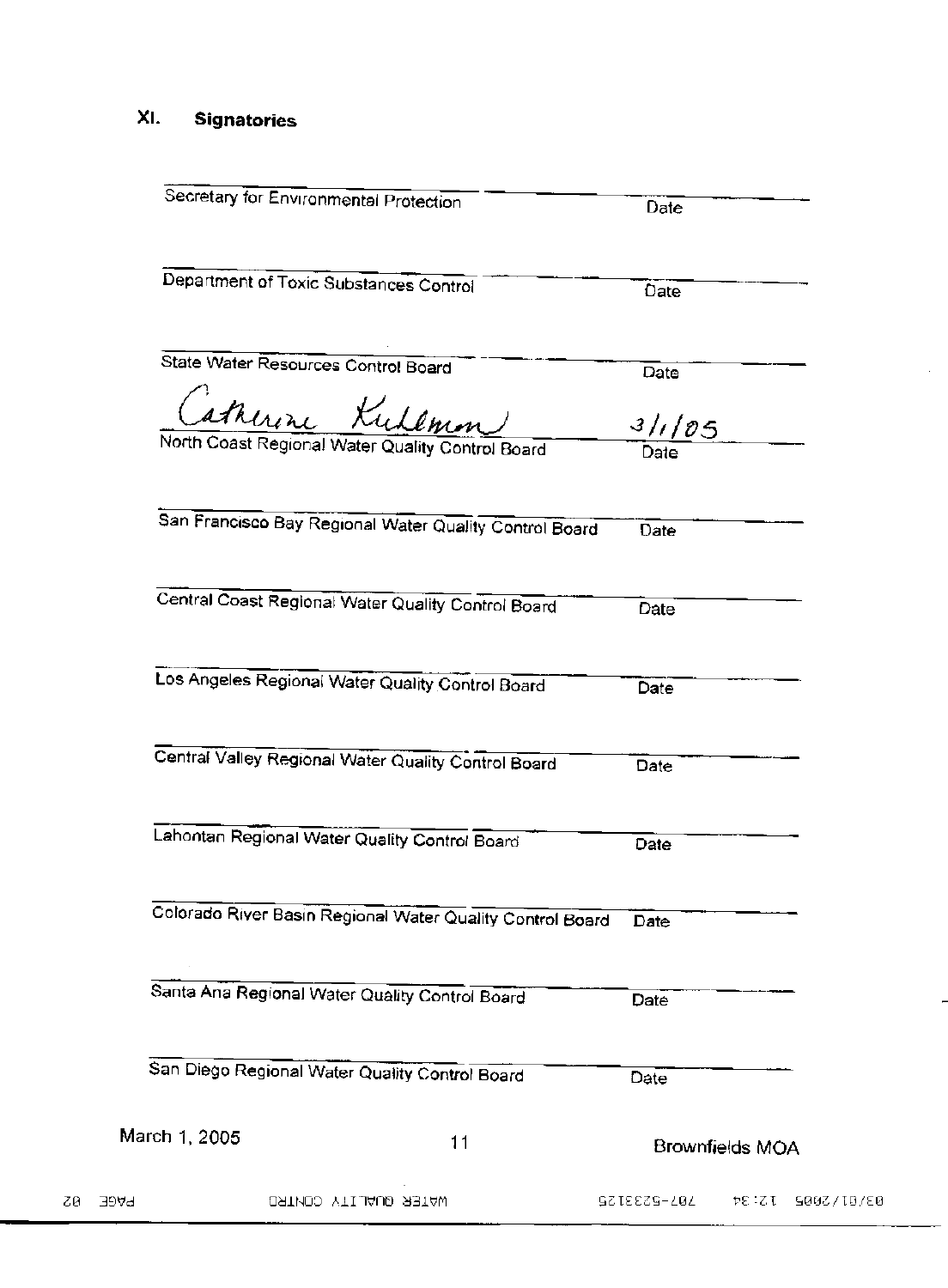$\sim$ 

#### $XI.$ **Signatories**

 $\sim$ 

| Secretary for Environmental Protection                    |               | Date                   |
|-----------------------------------------------------------|---------------|------------------------|
| Department of Toxic Substances Control                    |               | Date                   |
| <b>State Water Resources Control Board</b>                |               | Date                   |
| North Coast Regional Water Quality Control Board          |               | Date                   |
| <u>ffuce &amp;/ Uk</u>                                    | March 1, 2005 |                        |
| San Francisco Bay Regional Water Quality Control Board    |               | Date                   |
| Central Coast Regional Water Quality Control Board        |               | Date                   |
| Los Angeles Regional Water Quality Control Board          |               | Date                   |
| Central Valley Regional Water Quality Control Board       |               | Date                   |
| Lahontan Regional Water Quality Control Board             |               | Date                   |
| Colorado River Basin Regional Water Quality Control Board |               | Date                   |
| Santa Ana Regional Water Quality Control Board            |               | Date                   |
| San Diego Regional Water Quality Control Board            |               | Date                   |
| March 1, 2005<br>11                                       |               | <b>Brownfields MOA</b> |

 $\hat{\mathcal{A}}$ 

\*\* TOTAL PAGE.02 \*\*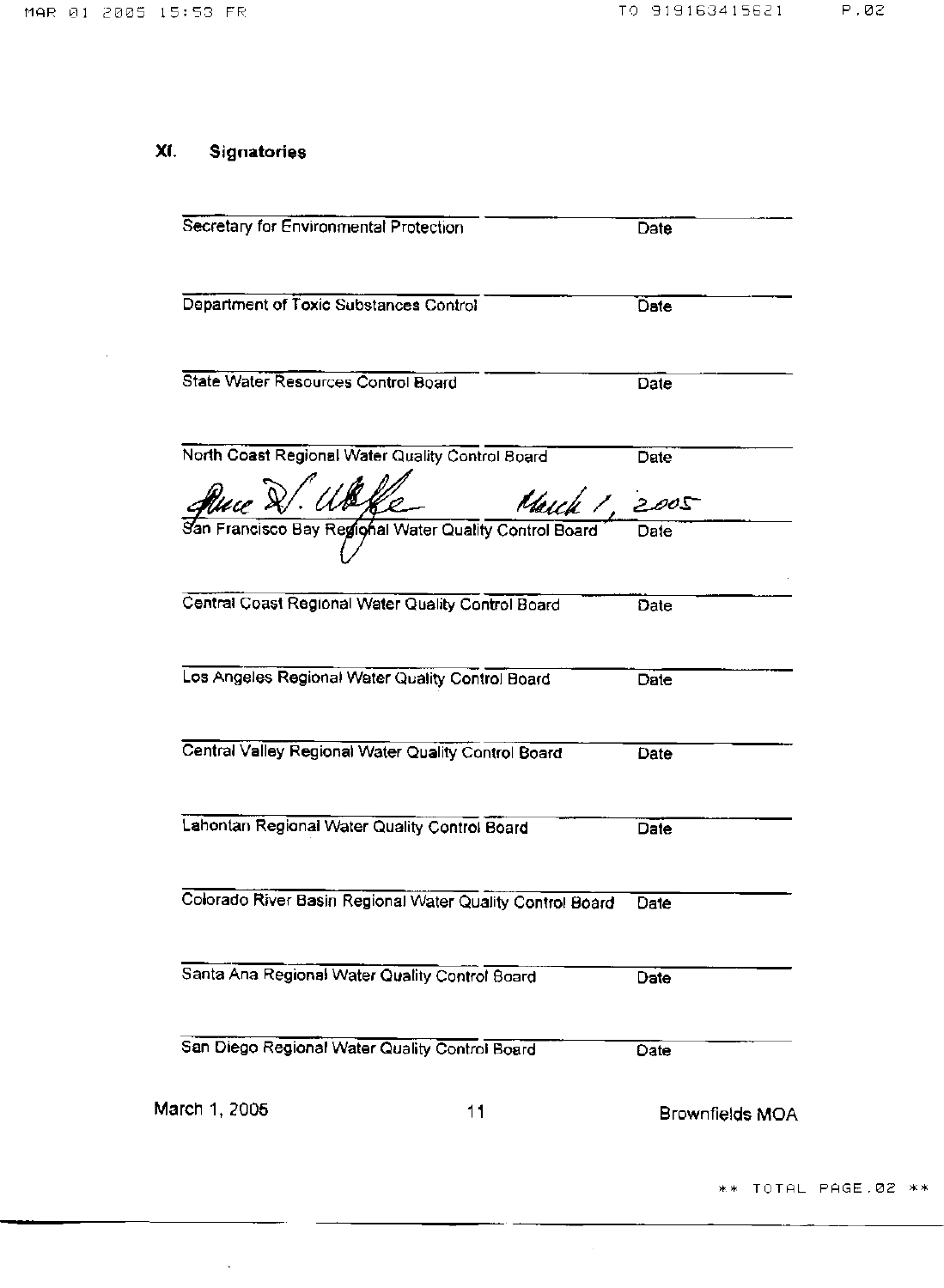#### XI. Signatories

 $\hat{\boldsymbol{\beta}}$ 

| Secretary for Environmental Protection                    | Date                   |
|-----------------------------------------------------------|------------------------|
| Department of Toxic Substances Control                    | Date                   |
| State Water Resources Control Board                       |                        |
|                                                           | Date                   |
| North Coast Regional Water Quality Control Board          | Date                   |
| San Francisco Bay Regional Water Quality Control Board    | Date                   |
|                                                           | $2 - 28 - 05$          |
| Aute 2 11                                                 | Date                   |
| Los Angeles Regional Water Quality Control Board          | Date                   |
| Central Valley Regional Water Quality Control Board       | Date                   |
| Lahontan Regional Water Quality Control Board             | Date                   |
| Colorado River Basin Regional Water Quality Control Board | Date                   |
| Santa Ana Regional Water Quality Control Board            | Date                   |
| San Diego Regional Water Quality Control Board            | Date                   |
| March 1, 2005<br>11                                       | <b>Brownfields MOA</b> |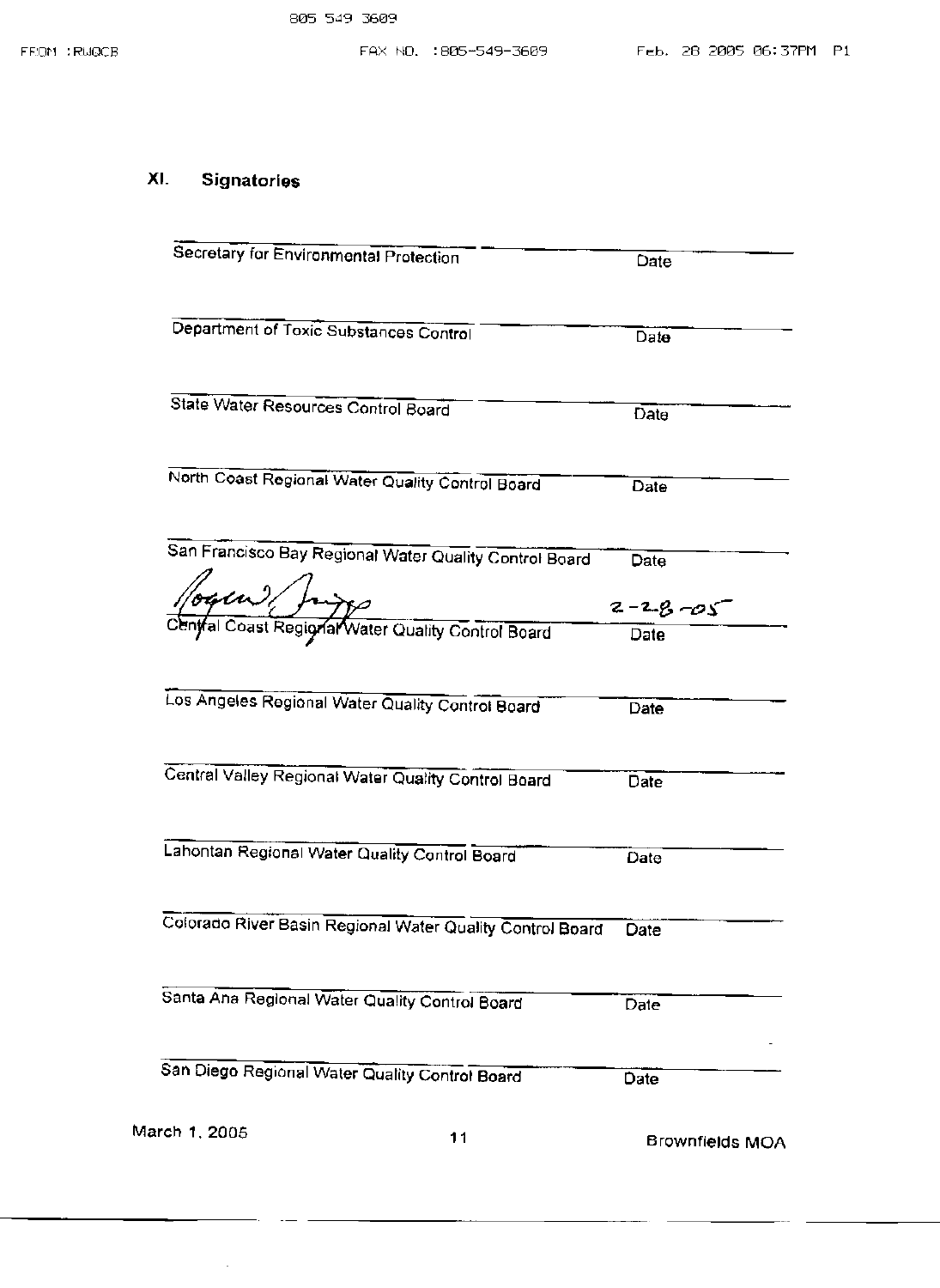$\hat{\mathcal{A}}$ 

# XI. Signatories

 $\hat{\mathbf{v}}$ 

| Secretary for Environmental Protection                                              | Date                   |
|-------------------------------------------------------------------------------------|------------------------|
| Department of Toxic Substances Control                                              | Date                   |
| State Water Resources Control Board                                                 | Date                   |
| North Coast Regional Water Quality Control Board                                    | Date                   |
| San Francisco Bay Regional Water Quality Control Board                              | Date                   |
| Central Coast Regional Water Quality Control Board                                  | Date                   |
| Dawul A. Rechargusti AEO far JB<br>Los Angeles Regional Water Quality Control Board | 3/165                  |
|                                                                                     |                        |
| Central Valley Regional Water Quality Control Board                                 | Date                   |
| Lahontan Regional Water Quality Control Board                                       | Date                   |
| Colorado River Basin Regional Water Quality Control Board                           | Date                   |
| Santa Ana Regional Water Quality Control Board                                      | Date                   |
| San Diego Regional Water Quality Control Board                                      | Date                   |
| March 1, 2005<br>11                                                                 | <b>Brownfields MOA</b> |

 $\ddot{\phantom{0}}$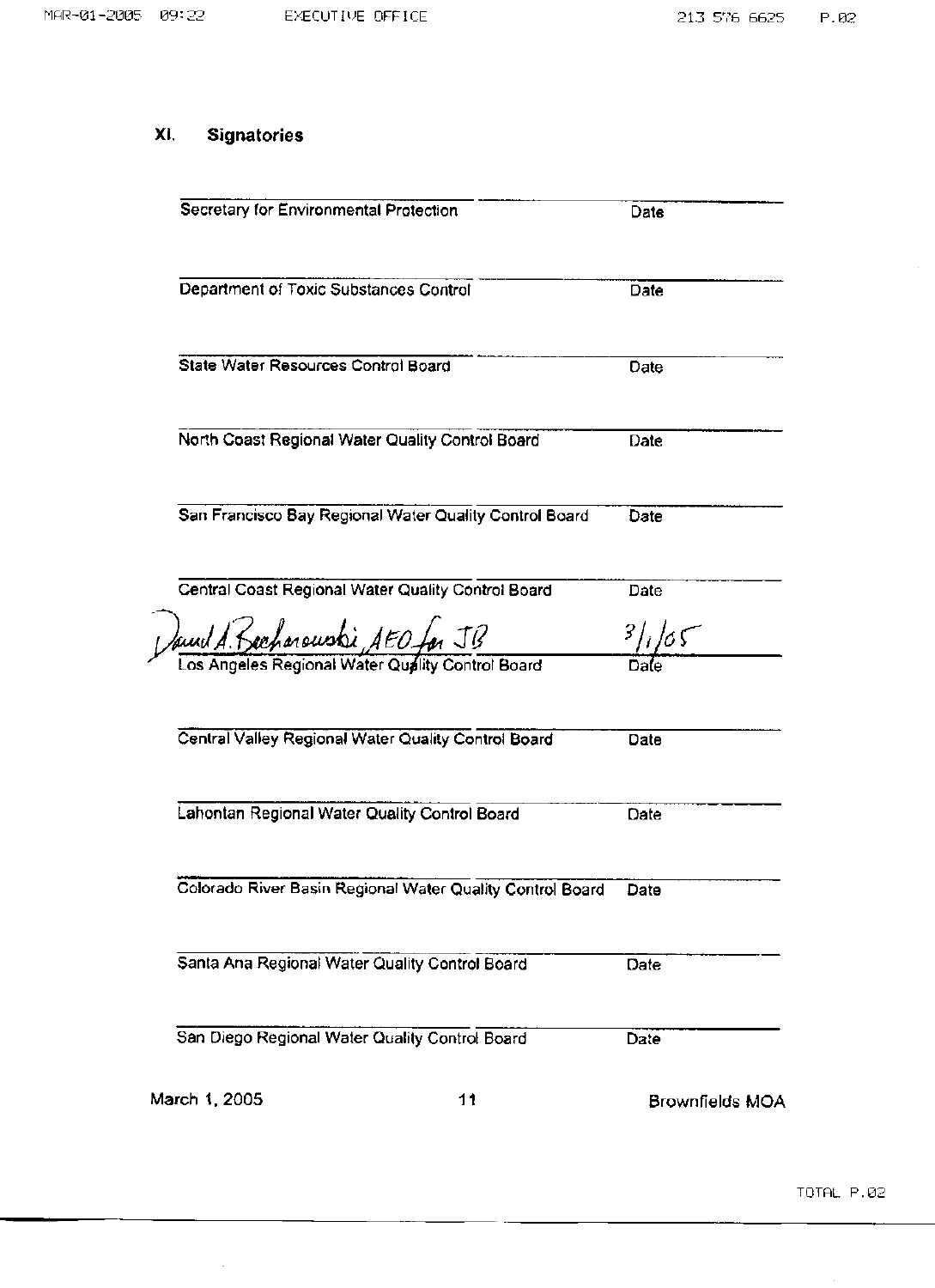#### Signatories XI.

l,

÷,

| Secretary for Environmental Protection                    |    | Date                   |
|-----------------------------------------------------------|----|------------------------|
| Department of Toxic Substances Control                    |    | Date                   |
| State Water Resources Control Board                       |    | Date                   |
| North Coast Regional Water Quality Control Board          |    | Date                   |
| San Francisco Bay Regional Water Quality Control Board    |    | Date                   |
| Central Coast Regional Water Quality Control Board        |    | Date                   |
| os-Angeles Regional Water Quality Control Board<br>homan' |    | Date<br>2/28/05        |
| Central Valley Regional Water Quality Control Board       |    |                        |
| Lahontan Regional Water Quality Control Board             |    | Date                   |
| Colorado River Basin Regional Water Quality Control Board |    | Date                   |
| Santa Ana Regional Water Quality Control Board            |    | Date                   |
| San Diego Regional Water Quality Control Board            |    | Date                   |
| March 1, 2005                                             | 11 | <b>Brownfields MOA</b> |

 $\mathcal{L}_{\mathcal{A}}$ 

Ŷ,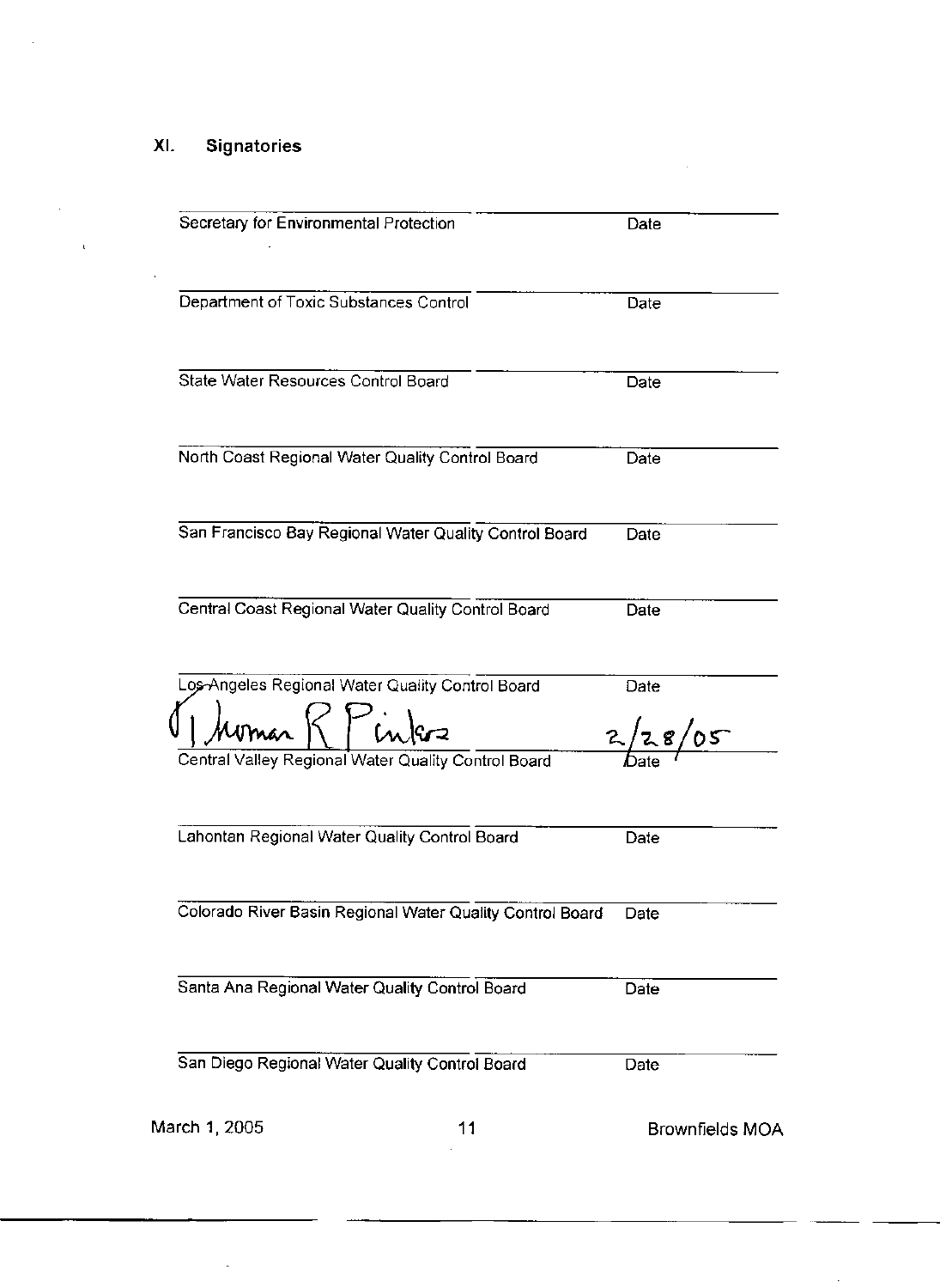$\sim$ 

 $\bar{\gamma}$ 

#### **Signatories** XI.

| Secretary for Environmental Protection                    | Date                   |
|-----------------------------------------------------------|------------------------|
| Department of Toxic Substances Control                    | Date                   |
| <b>State Water Resources Control Board</b>                | Date                   |
| North Coast Regional Water Quality Control Board          | Date                   |
| San Francisco Bay Regional Water Quality Control Board    | Date                   |
| Central Coast Regional Water Quality Control Board        | Date                   |
| Los Angeles Regional Water Quality Control Board          | Date                   |
| Central Valley Regional Water Quality Control Board       | Date                   |
| Lahontan Regional Water Quality Control Board             | డెం 28,2005<br>Date    |
| Colorado River Basin Regional Water Quality Control Board | Date                   |
| Santa Ana Regional Water Quality Control Board            | Date                   |
| San Diego Regional Water Quality Control Board            | Date                   |
| March 1, 2005<br>11                                       | <b>Brownfields MOA</b> |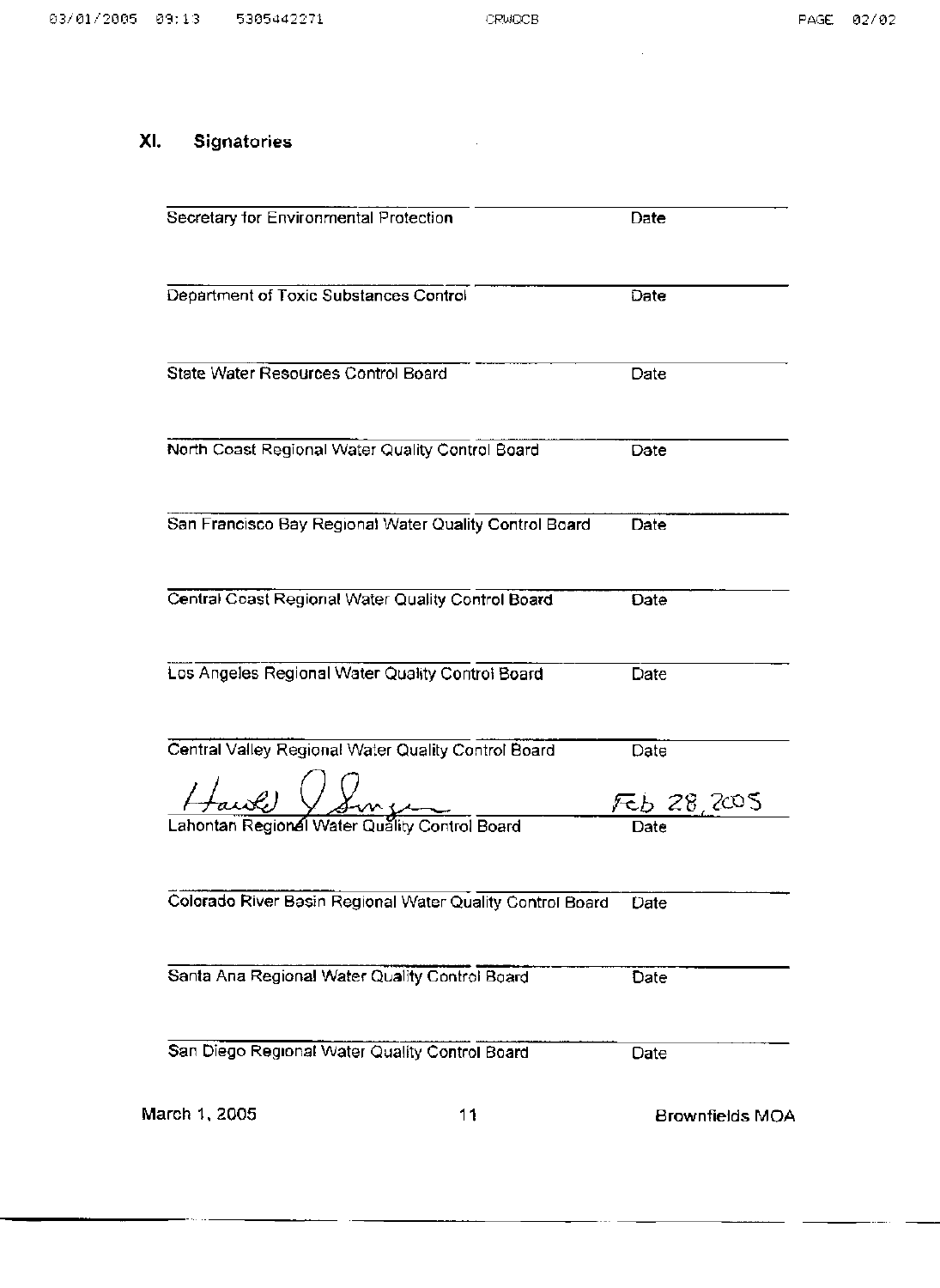# P.02

#### **Signatories** XI.

 $\ddot{\phantom{a}}$ 

| Secretary for Environmental Protection                    | Date                   |
|-----------------------------------------------------------|------------------------|
| Department of Toxic Substances Control                    | Date                   |
| State Water Resources Control Board                       | Date                   |
| North Coast Regional Water Quality Control Board          | Date                   |
| San Francisco Bay Regional Water Quality Control Board    | Date                   |
| Central Coast Regional Water Quality Control Board        | Date                   |
| Los Angeles Regional Water Quality Control Board          | Date                   |
| Central Valley Regional Water Quality Control Board       | Date                   |
| Lahontan Regional Water Quality Control Board             | Date                   |
| Colorado River Basin Regional Water Quality Control Board | $\gamma$               |
| Santa Ana Regional Water Quality Control Board            | Date                   |
| San Diego Regional Water Quality Control Board            | Date                   |
| 11<br>March 1, 2005                                       | <b>Brownfields MOA</b> |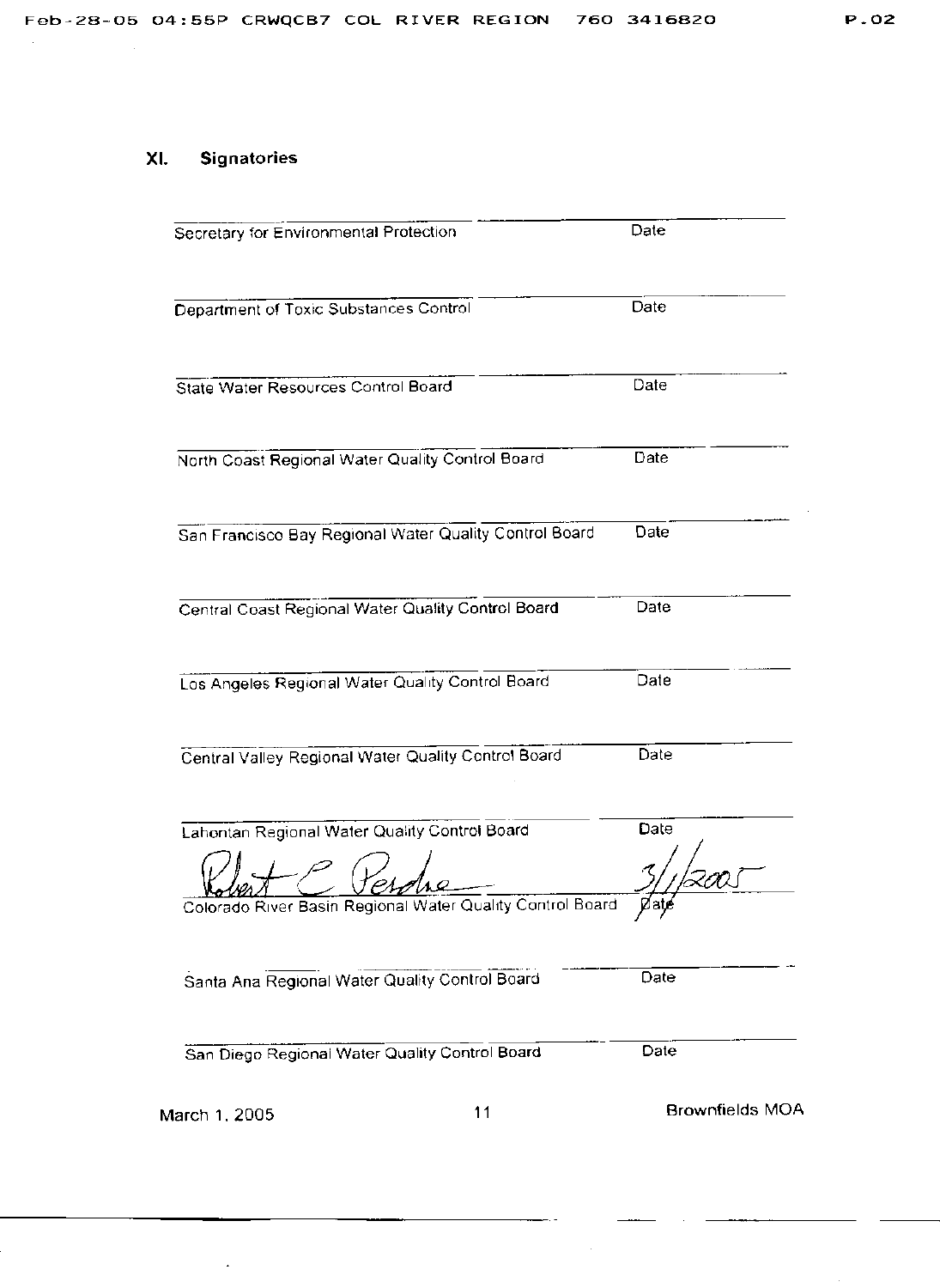$\sim$ 

## XI. Signatories

 $\bar{\beta}$ 

| Secretary for Environmental Protection                    | Date                   |
|-----------------------------------------------------------|------------------------|
|                                                           |                        |
| Department of Toxic Substances Control                    | Date                   |
| <b>State Water Resources Control Board</b>                | Date                   |
| North Coast Regional Water Quality Control Board          | Date                   |
| San Francisco Bay Regional Water Quality Control Board    | Date                   |
| Central Coast Regional Water Quality Control Board        | Date                   |
| Los Angeles Regional Water Quality Control Board          | Date                   |
| Central Valley Regional Water Quality Control Board       | Date                   |
| Lahontan Regional Water Quality Control Board             | Date                   |
| Colorado River Basin Regional Water Quality Control Board | Date                   |
| tegional Water Quality Control Board<br>Santa             | 3-1-05                 |
| San Diego Regional Water Quality Control Board            | Date                   |
| 11<br>March 1, 2005                                       | <b>Brownfields MOA</b> |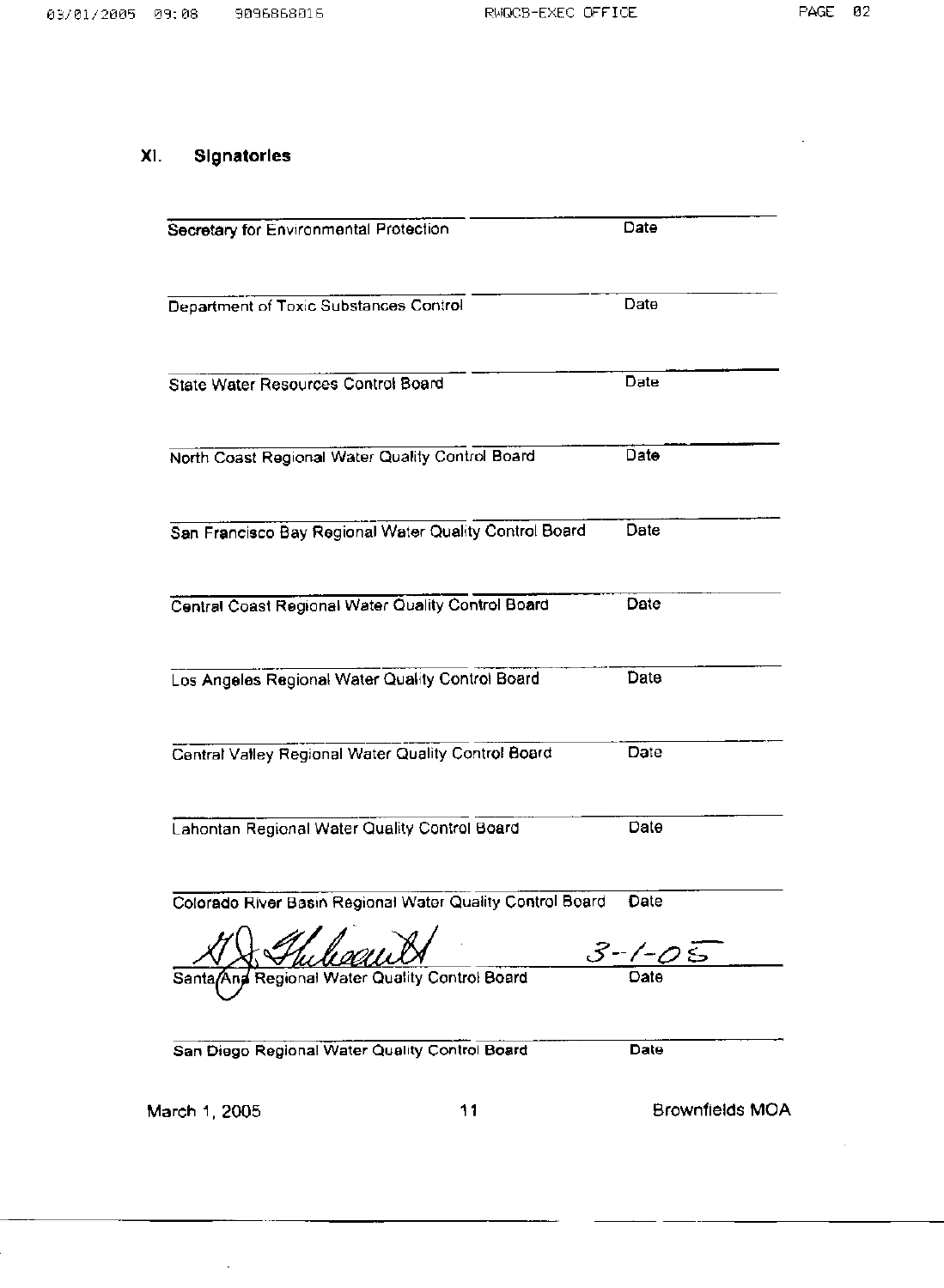#### XI. **Signatories**

| <b>Secretary for Environmental Protection</b>             |    | Date                   |
|-----------------------------------------------------------|----|------------------------|
| Department of Toxic Substances Control                    |    | Date                   |
| State Water Resources Control Board                       |    | Date                   |
| North Coast Regional Water Quality Control Board          |    | Date                   |
| San Francisco Bay Regional Water Quality Control Board    |    | Date                   |
| Central Coast Regional Water Quality Control Board        |    | Date                   |
| Los Angeles Regional Water Quality Control Board          |    | Date                   |
| Central Valley Regional Water Quality Control Board       |    | Date                   |
| Lahontan Regional Water Quality Control Board             |    | Date                   |
| Colorado River Basin Regional Water Quality Control Board |    | Date                   |
| Santa Ana Regional Water Quality Control Board            |    | Date                   |
| San Diego Regional Water Quality Control Board            |    |                        |
| Jarch 1, 2005                                             | 11 | <b>Brownfields MOA</b> |

March 1, 2005

**Brownfields MOA**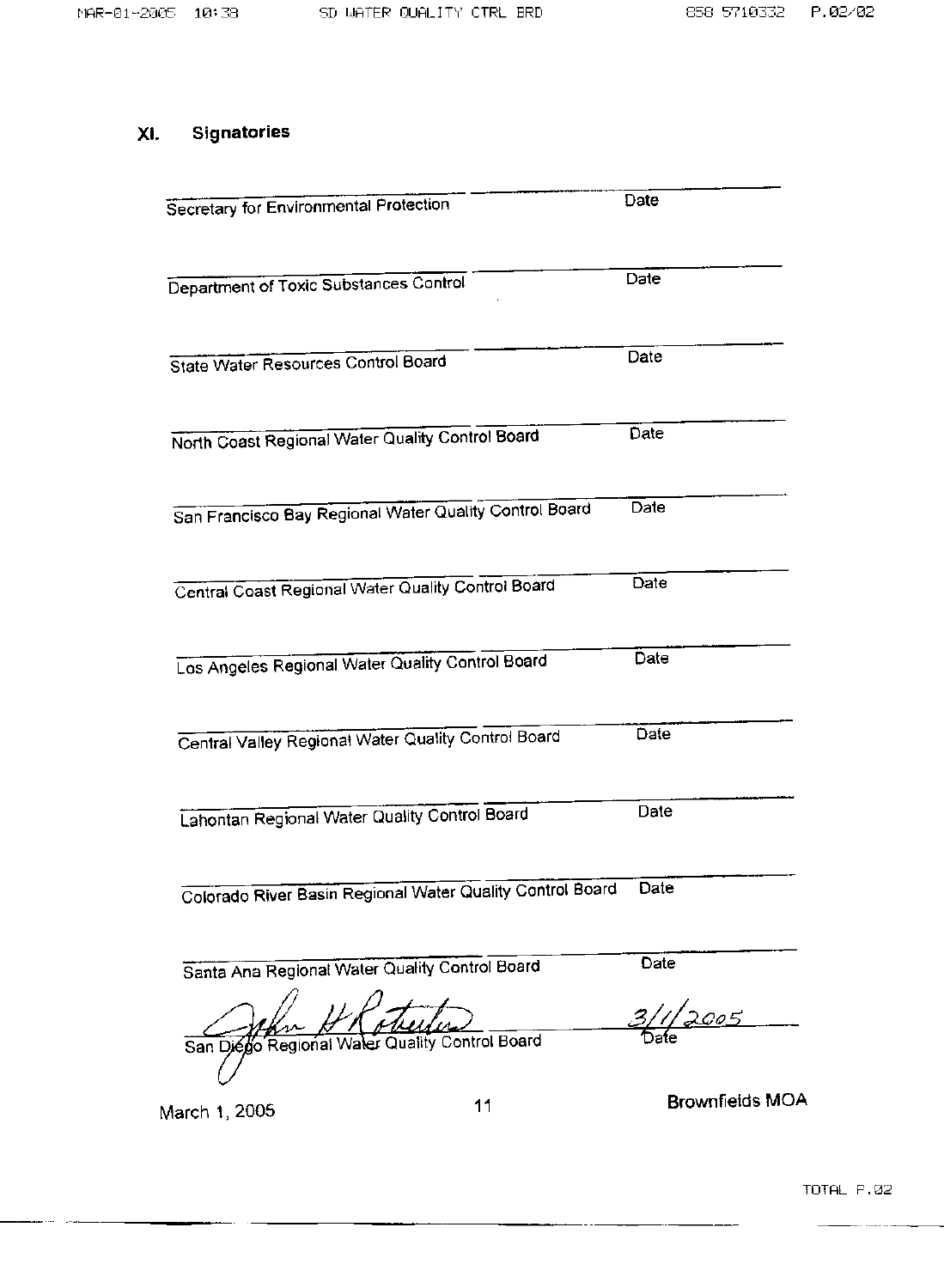### **Attachment 1 Oversight Agency Selection Guidelines**

The agencies agree to select an oversight agency for the cleanup of a brownfield site using the following guidelines. As these guidelines are used and the agencies gather experience in using them under the provisions of the MOA, these guidelines may be revised.

### **DTSC**

The oversight agency should be DTSC if the primary concern is the risk posed to human health.

### **Regional Board**

The oversight agency should be a Regional Board if the primary concern is the threat to existing or potential beneficial uses of waters of the State (groundwater and surface water).

### **Oversight Agency Selection Factors**

The following factors should be considered when selecting an oversight agency for a brownfield site:

- 1. Is one agency expected to have a greater long-term involvement with the site due to the type of releases present and the media affected?
- 2. Does one agency have more technical expertise to oversee the case?
	- o The risks posed by the discharge, release or threatened release
	- o The chemical compound that has been discharged, released or threatened to be released
	- $\circ$  The exposure pathways
	- o The level of community interest
	- $\circ$  The probable remedial measures that will be required
- 3. Does one agency have a more appropriate regulatory mechanism for achieving site cleanup?
- 4. Does one agency have previous involvement with the site or other sites in the area that might be beneficial to the cleanup?
- 5. What is the current land use at the site (including the source property and other affected properties)? If it is a sensitive land use – human health concerns may be greater at these sites – then DTSC may be the more appropriate oversight agency. "Sensitive land use" includes residences, schools, day care facilities, and hospitals and hospices.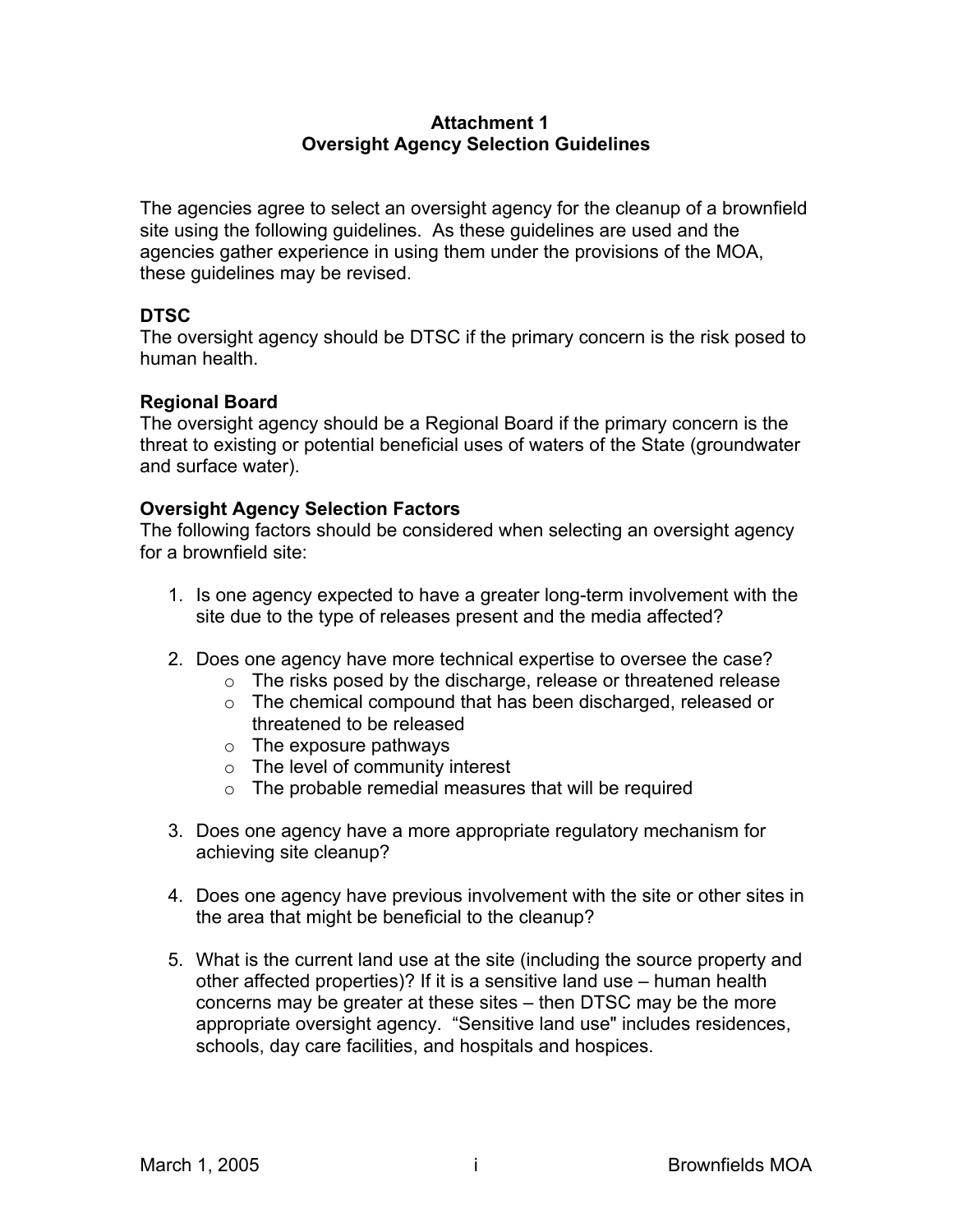6. Does the site pose a threat to sensitive water resources or sensitive habitats? Examples include sites located in critical groundwater recharge zones or sites that threaten wetlands or other sensitive habitat. In these situations, a Regional Board may be the more appropriate oversight agency.

### **Additional Considerations**

In addition to the above factors, the agencies may also consider the following when selecting an oversight agency:

- 1. Does the agency have available staff resources to oversee the site activities?
- 2. Does the applicant or site have an historical relationship with one of the agencies?
- 3. Has the applicant expressed a preference for one agency?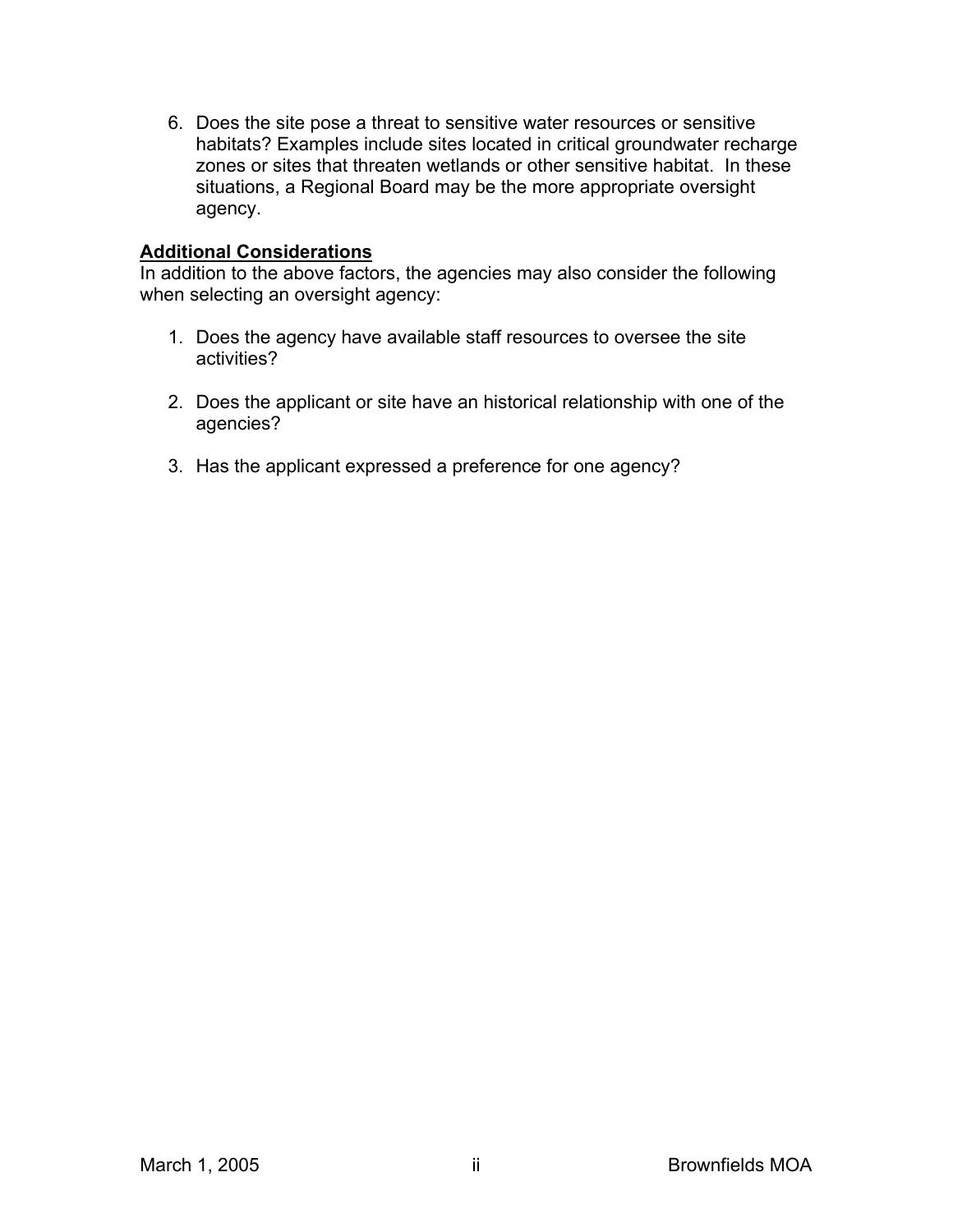|   | <b>For Office Use Only</b> |
|---|----------------------------|
|   | Form Received by:          |
|   | $\Box$ Regional Board #    |
|   | $\Box$ DTSC                |
| □ | State Board                |
|   | $\Box$ Cal/FPA             |
|   |                            |

### Attachment 2

### **Request for Oversight of a Brownfield Site**

The purpose of this form is to provide the Department of Toxic Substances Control and the Regional Water Quality Control Board sufficient information to determine which agency should provide oversight for the assessment or remediation of the project. This form is to be accompanied by site information described in Attachment 3.

A request for Oversight of a Brownfield Site may be submitted by any person, regardless of their relationship to the site. However, the person requesting oversight must possess all necessary rights and access to the site so that they may carry out any and all activities that the oversight agency may require in making its regulatory decision.

\_\_\_\_\_\_\_\_\_\_\_\_\_\_\_\_\_\_\_\_\_\_\_\_\_\_\_\_\_\_\_\_\_\_\_\_\_\_\_\_\_\_\_\_\_\_\_\_\_\_\_\_\_\_\_\_\_\_\_\_\_\_\_\_

\_\_\_\_\_\_\_\_\_\_\_\_\_\_\_\_\_\_\_\_\_\_\_\_\_\_\_\_\_\_\_\_\_\_\_\_\_\_\_\_\_\_\_\_\_\_\_\_\_\_\_\_\_\_\_\_\_\_\_\_\_\_\_\_ \_\_\_\_\_\_\_\_\_\_\_\_\_\_\_\_\_\_\_\_\_\_\_\_\_\_\_\_\_\_\_\_\_\_\_\_\_\_\_\_\_\_\_\_\_\_\_\_\_\_\_\_\_\_\_\_\_\_\_\_\_\_\_\_

\_\_\_\_\_\_\_\_\_\_\_\_\_\_\_\_\_\_\_\_\_\_\_\_\_\_\_\_\_\_\_\_\_\_\_\_\_\_\_\_\_\_\_\_\_\_\_\_\_\_\_\_\_\_\_\_\_\_\_\_\_\_\_\_ \_\_\_\_\_\_\_\_\_\_\_\_\_\_\_\_\_\_\_\_\_\_\_\_\_\_\_\_\_\_\_\_\_\_\_\_\_\_\_\_\_\_\_\_\_\_\_\_\_\_\_\_\_\_\_\_\_\_\_\_\_\_\_\_ \_\_\_\_\_\_\_\_\_\_\_\_\_\_\_\_\_\_\_\_\_\_\_\_\_\_\_\_\_\_\_\_\_\_\_\_\_\_\_\_\_\_\_\_\_\_\_\_\_\_\_\_\_\_\_\_\_\_\_\_\_\_\_\_

Site Name and other names by which the site is known:

Submitted by:

**Contact Information** 

Mailing address:

| Phone Number ( )<br>Fax(<br>Email<br>Relationship to property: (check one)<br>current owner or operator<br>local<br>agency prospective purchaser<br>developer<br>other (please describe) |
|------------------------------------------------------------------------------------------------------------------------------------------------------------------------------------------|
| Site Address:                                                                                                                                                                            |
|                                                                                                                                                                                          |

\_\_\_\_\_\_\_\_\_\_\_\_\_\_\_\_\_\_\_\_\_\_\_\_\_\_\_\_\_\_\_\_\_\_\_\_\_\_\_\_\_\_\_\_\_\_\_\_\_\_\_\_\_\_\_\_\_\_\_\_\_\_\_\_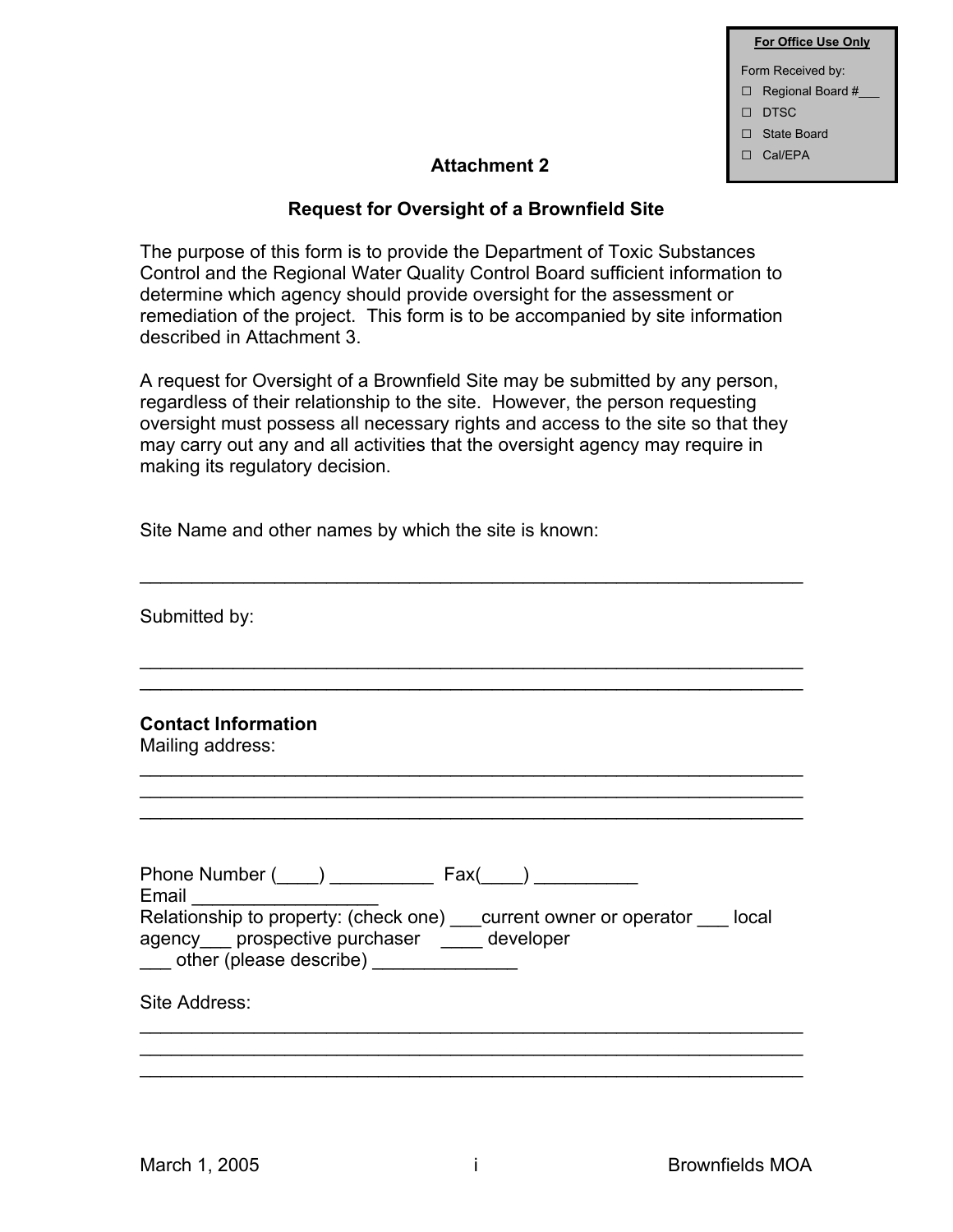APN Number: \_\_\_\_\_\_\_\_\_\_\_\_\_\_\_\_\_\_\_\_\_\_\_\_ Lat/Long (if known) \_\_\_\_\_\_\_\_\_\_ \_\_\_\_\_\_\_\_\_\_\_\_

### **Summary Information**

Evidence that a hazardous material release or discharge occurred:

Description of known or possible human health impact:

Description of known or possible water quality impact: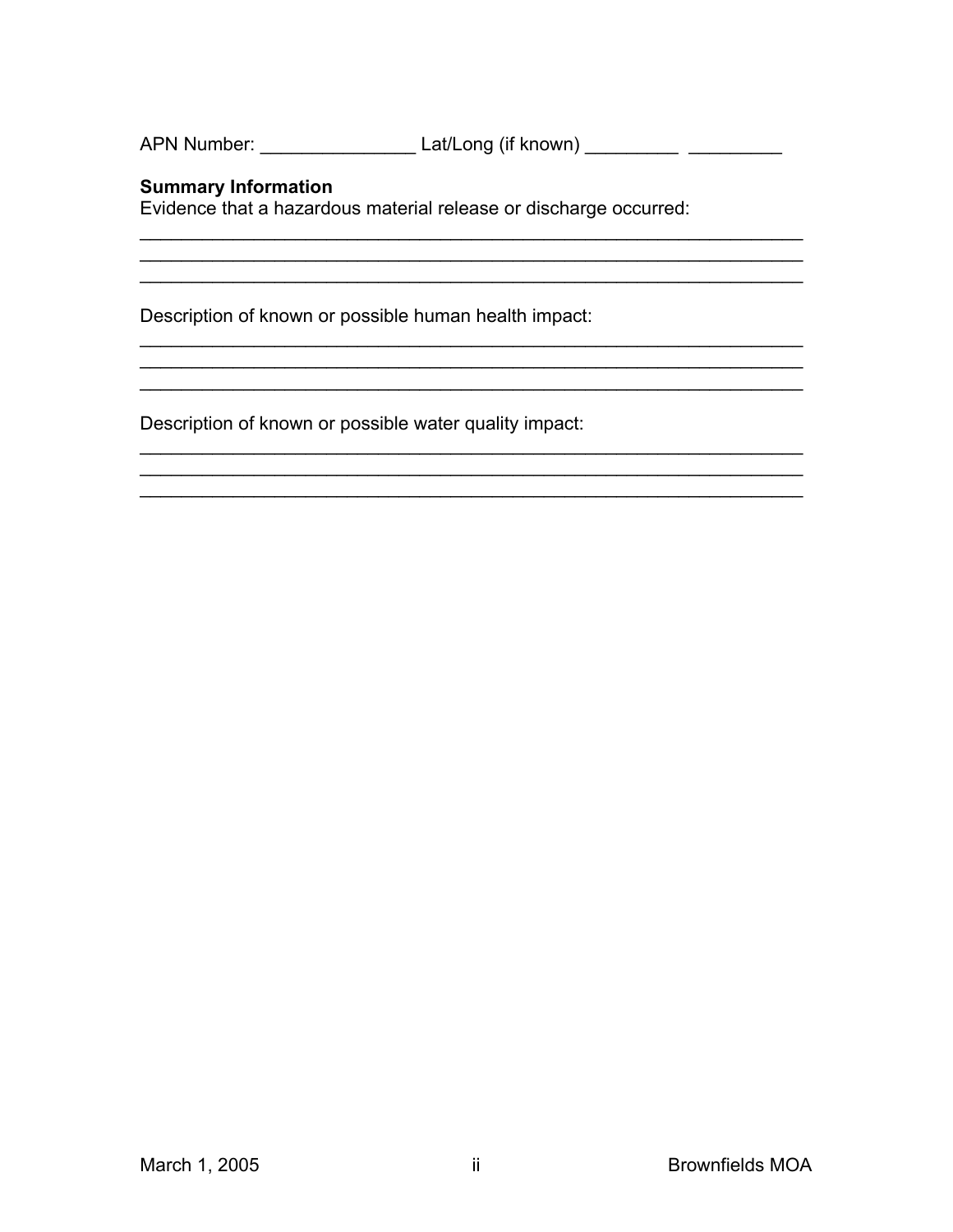### **Attachment 3**

### **Site Information Needed for Oversight Agency Selection**

Site information is intended to help determine the appropriate lead agency and to focus future investigation and cleanup activities, if needed. The most helpful site information is that which identifies the primary sources of hazardous material releases or discharges as well as exposure pathways of concern in order to determine the predominant risk - whether to public health or to groundwater or both. The site information may include existing information and documents normally used during the property transfer and redevelopment process, such as ASTM Phase 1 and Phase II reports, other "due diligence" reports, and elements of DTSC's Preliminary Endangerment Assessment. The applicant may submit all or part of these documents in addition to any other relevant environmental information and data with the attached application form.

If the information provided with a Request for Oversight for a Brownfield Site is not sufficient to determine the oversight agency, additional information may be requested.

The following are descriptions of the types of site information that are beneficial in determining the appropriate lead agency:

**Regulatory Activity or History**: Specific historic or current regulatory status with DTSC and Water Boards including types of regulatory enforcement actions, orders or agreements or other relevant information including whether listed on the following databases: RCRA, U.S. EPA CERCLIS or RCRIS, DTSC HWMP or CalSites, and/or SWRCB Geotracker or LUFT sites. Include any historic and current regulatory status with the appropriate county or city.

**Project description:** A general description of the nature of the project, including development or redevelopment plans for the site, and the reason for requesting oversight of the assessment or cleanup of the site.

The project description should also indicate if the site or applicant has been the recipient any grants, loans or other incentives, or whether the site is part of any particular pilot project or study, smart growth initiatives, or recipient of LUST funds.

**Site History**: A history of the site including general dates of current or historic activities, previous owners and operators, types of activities, chemicals used at the site, any permits that may have been issued regarding the activities at the site, and the type of activity that is believed to have resulted in a release or potential release of hazardous materials. The history should identify the following: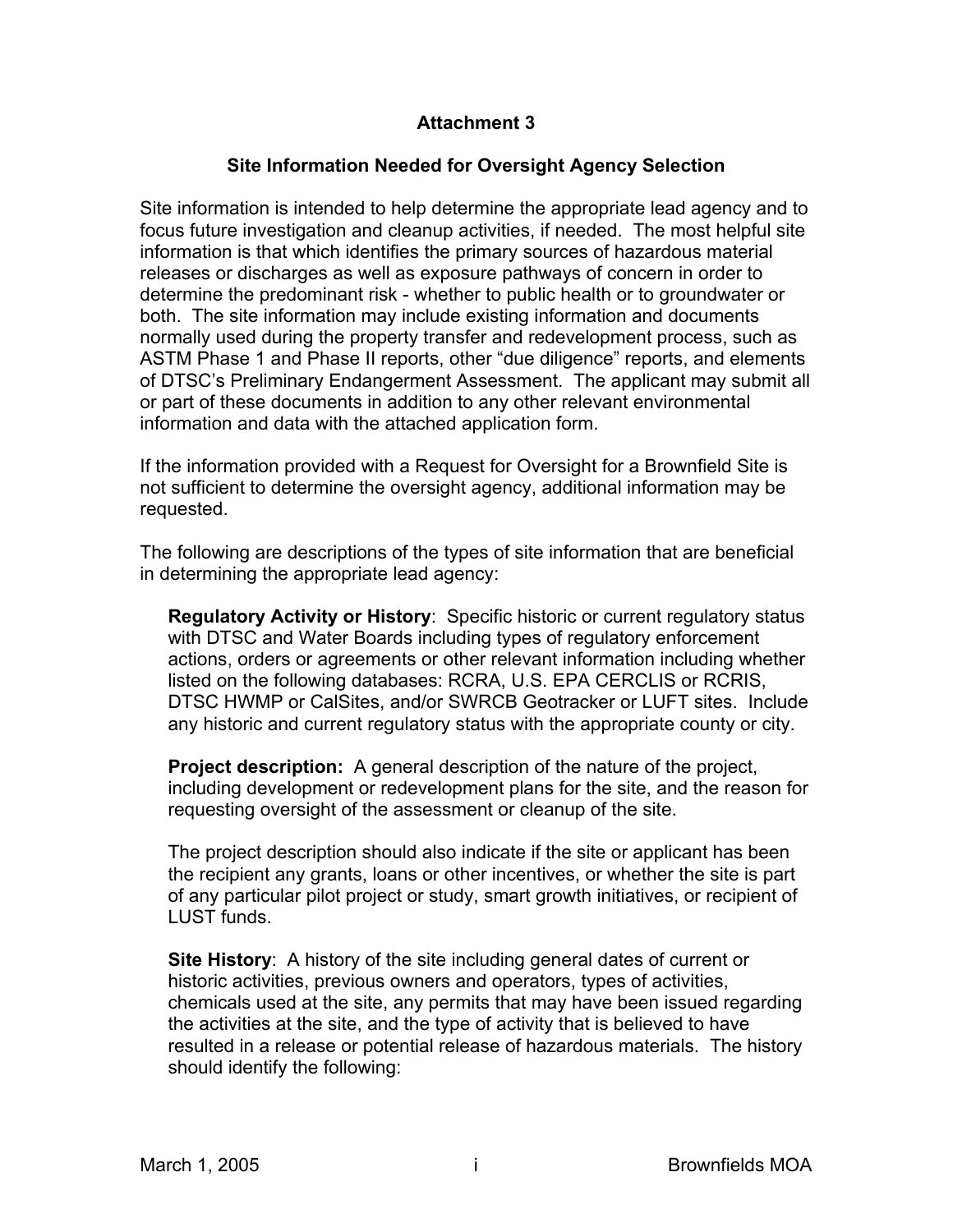- The type of releases or spills, sources of release and contaminants of concern, including the approximate date and the estimated quantity of each release or spill;
- The primary human or environmental resources of concern; and
- A description of likely exposure pathways.

**Site Data**: A summary of available site data, including:

- An assessment of the leachable and total concentrations of constituents of concern in soil, soil gas, and groundwater, site hydrogeology including area lithology and associated site boring logs, graphics that plots sample results and other data,
- A comparison of the site data (including background values) with available screening levels (including Cal/EPA's California Human Health Screening Levels (CHHSLs), USEPA Region IX's Preliminary Remediation Goals (PRGs), San Francisco Regional Board's Environmental Screening Levels (ESLs) or other) for soil and groundwater, and identification of any data gaps or additional suspected exposure pathways.
- **Current Activity:** The name of current business and or land use activity at the present location. A description of the current site operations/activities, current owners and operators, types of activity, chemicals being used at the site, any permits that may have been issued regarding the activities at the site, and the activity that is believed to have resulted in a release or potential release of hazardous materials. Provide information on the nature of the current site conditions including sources of contamination that constitutes the primary reasons for assessment or remediation of the site.

**Current Zoning/ Land Use**: A description of the current zoning or land use designation for the site.

**Proposed Future Land Use:** A general description of the approved or planned future land use for the site, such as multi-family residential, commercial, mixed land use, wetland restoration, or recreational open space, and whether this future land use is consistent with the existing zoning or land use designation, or whether the proposed future use would require rezoning or change to the site's use designation. Provide any contact names of local public entities, such as a redevelopment agency or local health department, associated with this project.

Also include information about the redevelopment plans for this project and the relationship of this site with other contaminated sites or redevelopment projects in the area.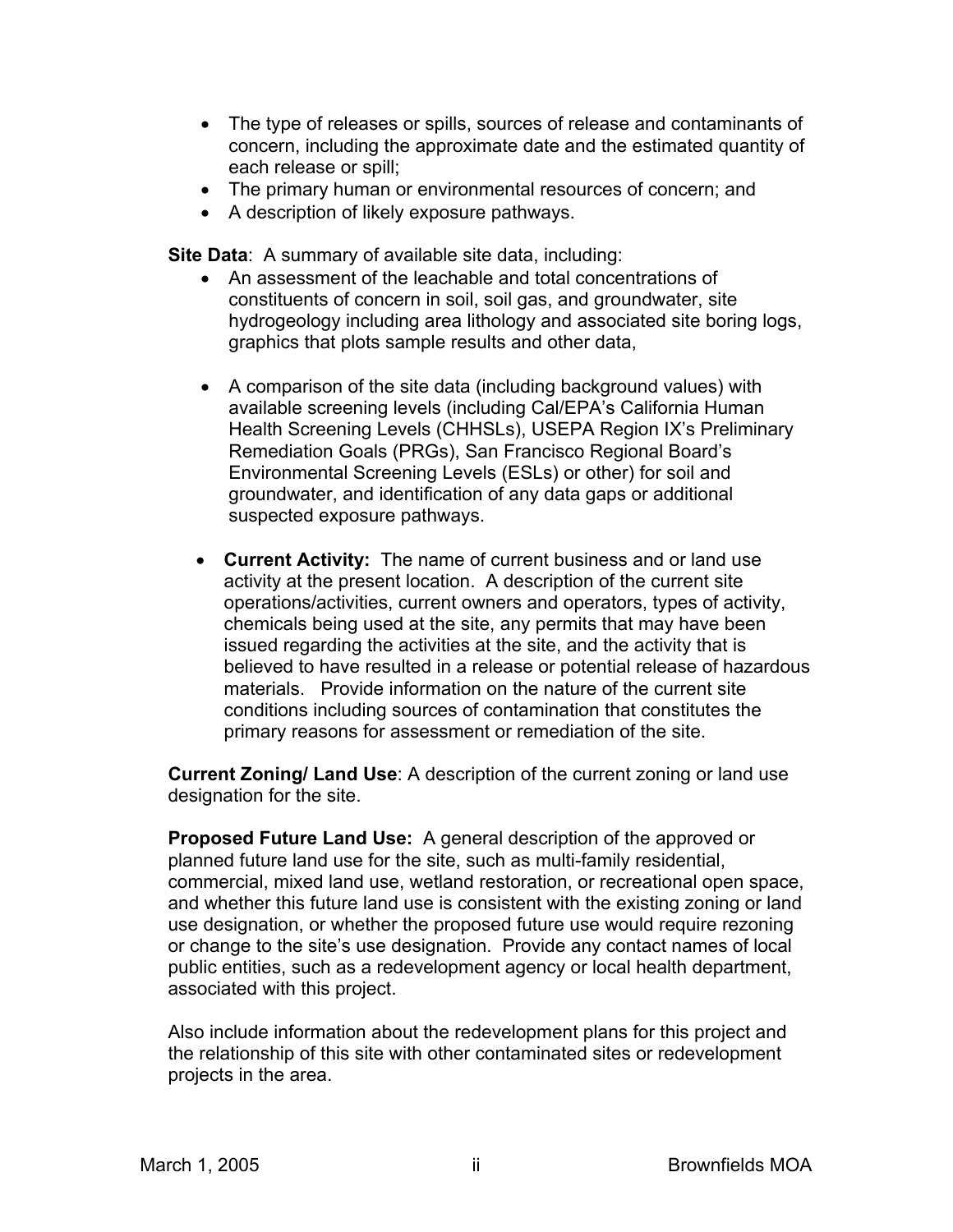**Water Use**: Information about the manner of water supply at the property and municipal, domestic, agricultural, or industrial wells on the property and within a 1-mile radius of the project area.

**Site Maps and Photographs**: A site location map (to scale) that identifies the site in relation to surface waters, sensitive land uses, sensitive habitats, highways or other landmarks, and depict sampling locations and other relevant site features.

**Assessment of community awareness/concern:** Information about any past or ongoing local agency public outreach activities and community interest in the project. For instance, information regarding the community's knowledge of the site, the types of community concerns, media interest or likelihood of interest, and involvement of any community groups.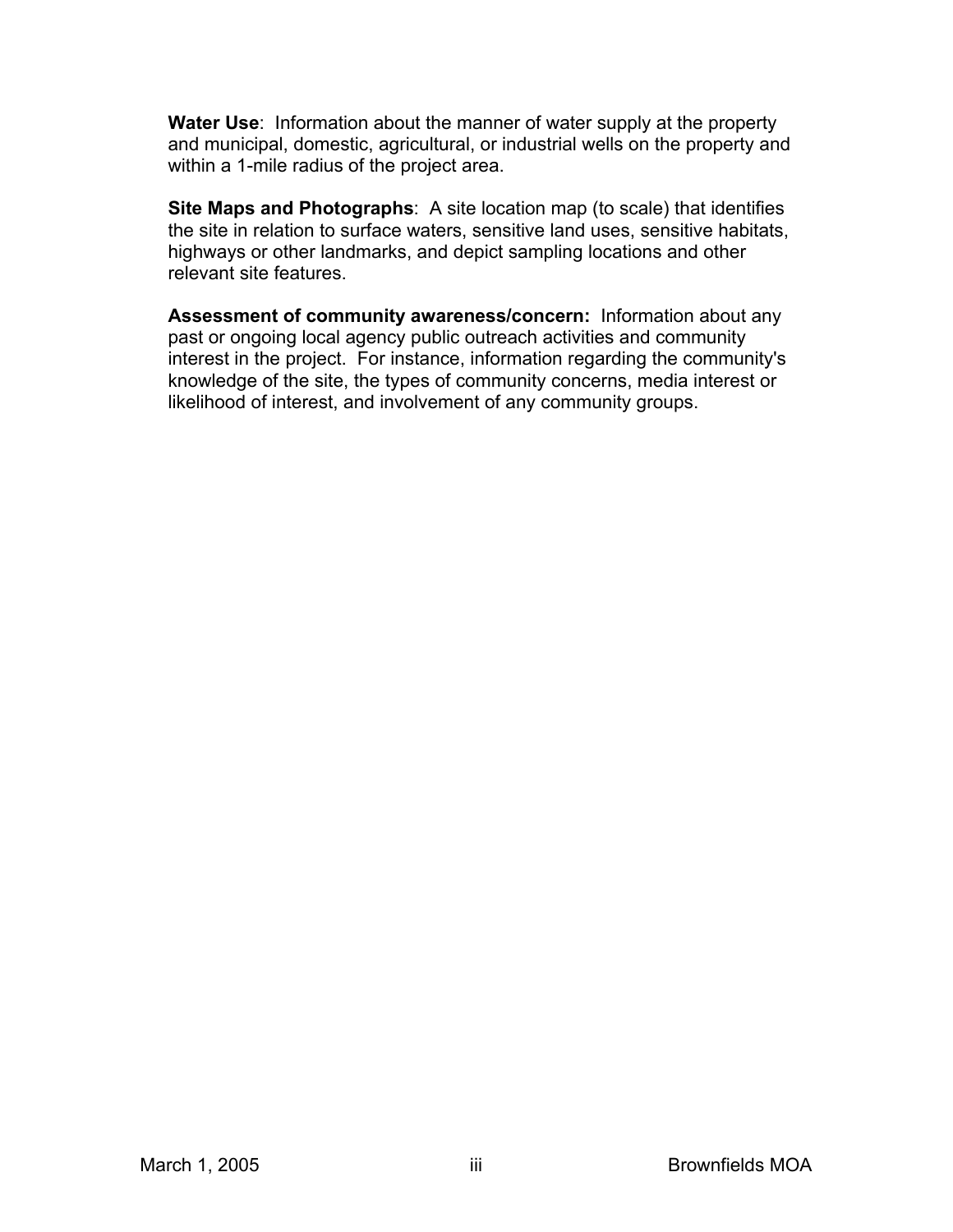### **Attachment 4 Brownfields Managers and Coordinators**

The following individuals are designated for their respective offices. The Brownfields Managers are responsible for the overall implementation of this Brownfields MOA, including the implementation of the oversight agency selection procedures described in the MOA. Brownfields Coordinators are designated as the points of contact for each Brownfields Manager to assist in the specific process of oversight agency selection. This attachment will be updated periodically. Updates to Attachment 4 are incorporated by reference.

| <b>BROWNFIELDS MANAGERS</b>                   | <b>BROWNFIELDS COORDINATORS</b> |  |
|-----------------------------------------------|---------------------------------|--|
| <b>Department of Toxic Substances Control</b> |                                 |  |
| <b>Caren Trgovcich, Chief</b>                 | <b>Central California</b>       |  |
| <b>Statewide Cleanup Operations Branch</b>    | 8800 Cal Center Drive           |  |
| 8800 Cal Center Drive                         | Sacramento, CA 95826-3200       |  |
| Sacramento, CA 95826-3200                     | <b>Steven Becker</b>            |  |
| Tel: (916) 255-3724                           | Tel: (916) 255-3586             |  |
| Fax: (916) 255-3696                           | Fax: (916) 255-3696             |  |
| Email: ctrgovci@dtsc.ca.gov                   | Email: sbecker@dtsc.ca.gov      |  |
|                                               | <b>Southern California</b>      |  |
|                                               | 1011 North Grandview Avenue     |  |
|                                               | Glendale, CA 91201-2205         |  |
|                                               | Sayareh Amirebrahimi            |  |
|                                               | Tel: (818) 551-2822             |  |
|                                               | Fax: (818) 551-2832             |  |
|                                               | Email: samirebr@dtsc.ca.gov     |  |
|                                               |                                 |  |
|                                               | 5796 Corporate Avenue           |  |
|                                               | Cypress, CA 90630-4732          |  |
|                                               | <b>Thomas Cota</b>              |  |
|                                               | Tel: (714) 484-5459             |  |
|                                               | Fax: (714) 484-5438             |  |
|                                               | Email: tcota@dtsc.ca.gov        |  |
|                                               | <b>North Coast California</b>   |  |
|                                               | 700 Heinz Avenue, Suite 200     |  |
|                                               | Berkeley, California 94710-2737 |  |
|                                               |                                 |  |
|                                               | <b>Barbara Cook</b>             |  |
|                                               | Tel: (510) 540-3843             |  |
|                                               | Fax: (510) 540-3819             |  |
|                                               | Email: bcook@dtsc.ca.gov        |  |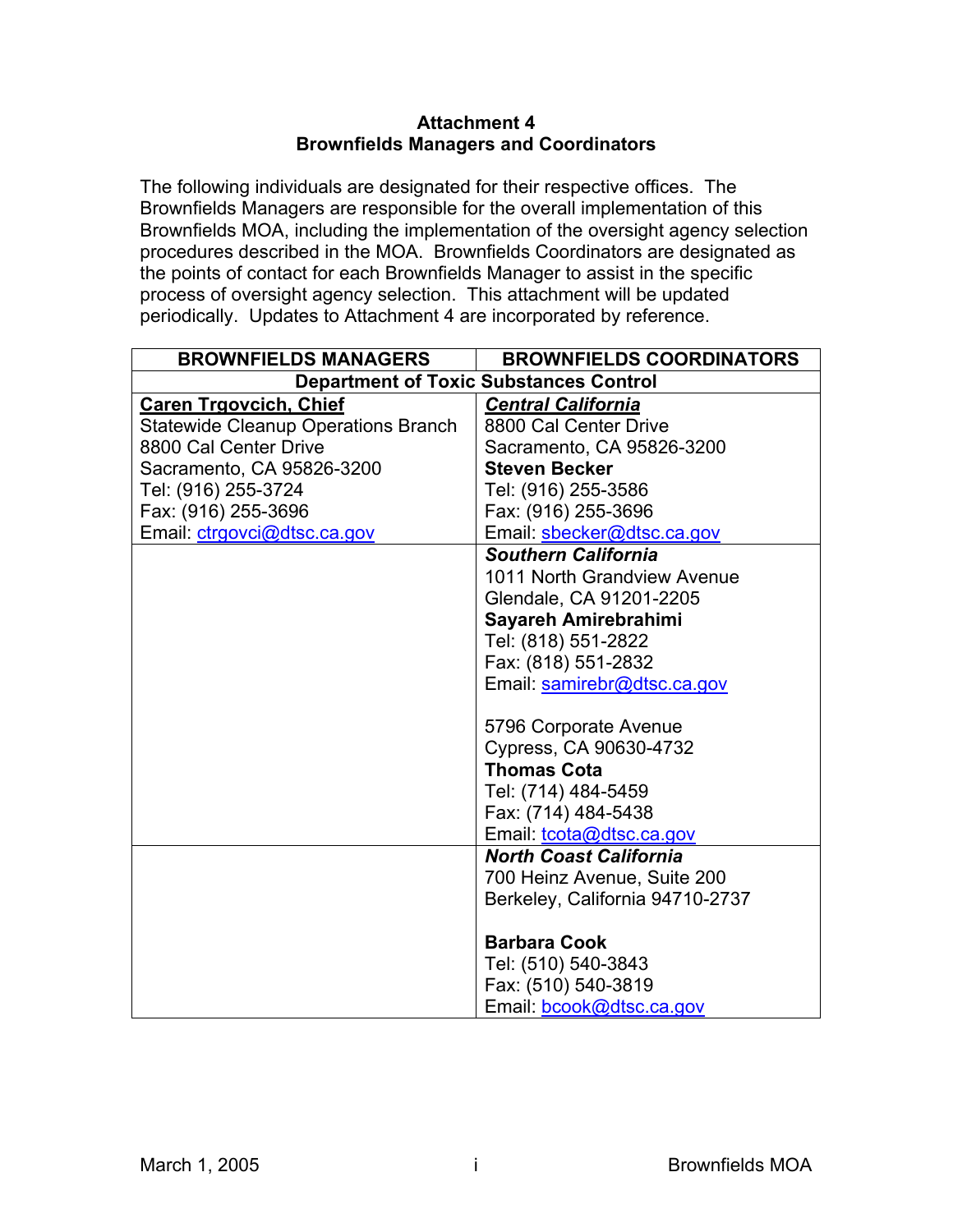|                                                        | <b>Regional Water Quality Control Boards</b> |  |
|--------------------------------------------------------|----------------------------------------------|--|
|                                                        | <b>Region 1</b>                              |  |
| North Coast Regional Water Quality Control Board       |                                              |  |
| 5550 Skylane Boulevard, Suite A                        |                                              |  |
| Santa Rosa, California 95403                           |                                              |  |
| <b>Luis Rivera</b>                                     | <b>Craig Hunt</b>                            |  |
| <b>Assistant Executive Officer</b>                     | Tel: (707) 570-3767                          |  |
| Tel: (707) 570-3769                                    | Fax: (707) 523-0135                          |  |
| Fax: (707) 523-0135                                    | Email chunt@waterboards.ca.gov               |  |
| Email: lrivera@waterboards.ca.gov                      |                                              |  |
|                                                        | <b>Region 2</b>                              |  |
| San Francisco Bay Regional Water Quality Control Board |                                              |  |
| 1515 Clay St. Suite 1400                               |                                              |  |
| Oakland, CA 94612                                      |                                              |  |
| <b>Steve Morse</b>                                     | <b>Gary Riley</b>                            |  |
| <b>Assistant Executive Officer</b>                     | Tel: (510) 622-2462                          |  |
| Tel: (510) 622-2393                                    | Fax: (510) 622-2460                          |  |
| Fax: (510) 622-2460                                    | Email: griley@waterboards.ca.gov             |  |
| Email: smorse@waterboards.ca.gov                       |                                              |  |
|                                                        | <b>Region 3</b>                              |  |
| Central Coast Regional Water Quality Control Board     |                                              |  |
| 81 Higuera St. Suite 200                               |                                              |  |
| San Luis Obispo, CA 93401                              |                                              |  |
| Roger W. Briggs                                        | <b>Harvey Packard</b>                        |  |
| <b>Executive Officer</b>                               | Tel: (805) 542-4639                          |  |
| Tel: (805) 549-3140                                    | Fax: (805) 788-3558                          |  |
| Fax: (805) 788-3511                                    | Email: hpackard@waterboards.ca.gov           |  |
| Email rbriggs@waterboards.ca.gov                       |                                              |  |
| <b>Region 4</b>                                        |                                              |  |
| Los Angeles Regional Water Quality Control Board       |                                              |  |
| 320 W. 4 <sup>th</sup> Street, Suite 200               |                                              |  |
| Los Angeles, CA 90013                                  |                                              |  |
| David Bacharowski                                      | J.T. Liu                                     |  |
| <b>Assistant Executive Officer</b>                     | Tel:(213) 576-6667                           |  |
| Tel:(213) 576-6725                                     | Fax: (213) 576-6640                          |  |
| Fax: (213) 576-6640                                    | Email <i>jliu@waterboards.ca.gov</i>         |  |
| Email dbacharowski@waterboards.ca.gov                  |                                              |  |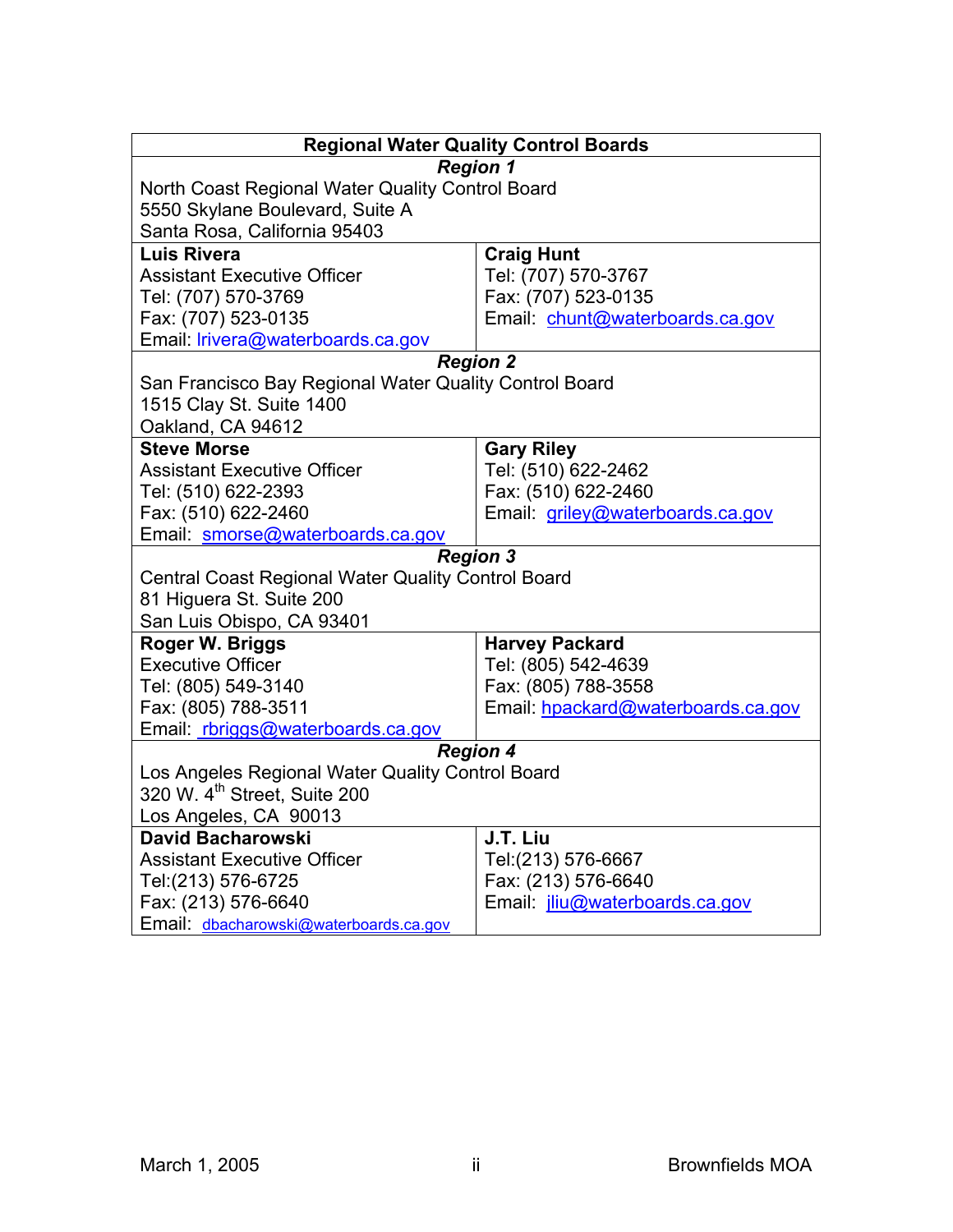|                                                              | <b>Region 5</b>                      |  |
|--------------------------------------------------------------|--------------------------------------|--|
| <b>Central Valley Regional Water Quality Control Board</b>   |                                      |  |
| Sacramento Office                                            |                                      |  |
| 3443 Routier Road, Suite A                                   |                                      |  |
| Sacramento, CA 95827-3003                                    |                                      |  |
| <b>Ton Vorster</b>                                           | Sacramento Office                    |  |
| <b>Supervising Water Resource Control</b>                    | <b>Wendy Cohen</b>                   |  |
| Engineer                                                     | Tel: (916) 464-4675                  |  |
| Tel: (916) 255-3038                                          | Fax: (916) 464-4645                  |  |
|                                                              | Email: wcohen@waterboards.ca.gov     |  |
| Fax: (916) 255-3015                                          |                                      |  |
| Email: avorster@waterboards.ca.gov                           |                                      |  |
|                                                              | <b>Redding Office</b>                |  |
|                                                              | 415 Knollcrest Drive                 |  |
|                                                              | Redding, CA 96002                    |  |
|                                                              | <b>Karen Clemenson</b>               |  |
|                                                              | Tel: (530)224-4852                   |  |
|                                                              | Fax: (530) 224-4857                  |  |
|                                                              | Email: kclemenson@waterboards.ca.gov |  |
|                                                              | Fresno Office                        |  |
|                                                              | 3614 E. Ashlan Ave                   |  |
|                                                              | Fresno, CA 93726                     |  |
|                                                              | <b>Russell Walls</b>                 |  |
|                                                              | Tel: (559) 488-4392                  |  |
|                                                              | Fax: (559) 445-5910                  |  |
|                                                              | Email: rwalls@waterboards.ca.gov     |  |
|                                                              | <b>Region 6</b>                      |  |
| Lahontan Regional Water Quality Control Board                |                                      |  |
| 2501 Lake Tahoe Boulevard                                    |                                      |  |
| South Lake Tahoe, CA 96150                                   |                                      |  |
| <b>Robert S. Dodds</b>                                       | <b>Chuck Curtis</b>                  |  |
| <b>Assistant Executive Officer</b>                           | Tel: (530) 542-5460                  |  |
| Tel: (530) 542-5410                                          | Fax: (530) 544-2271                  |  |
| Fax: (530) 544-2271                                          | Email: ccurtis@waterboards.ca.gov    |  |
| Email: rdodds@waterboards.ca.gov                             |                                      |  |
|                                                              | <b>Region 7</b>                      |  |
|                                                              |                                      |  |
| Colorado River Basin Regional Water Quality Control Board    |                                      |  |
| 73-720 Fred Waring Drive, Suite 100<br>Palm Desert, CA 92260 |                                      |  |
| <b>Robert Perdue</b>                                         | <b>Adnan Al-Sarabi</b>               |  |
| <b>Assistant Executive Officer</b>                           | Tel: (760) 776-8943                  |  |
| Tel: (760) 346-7491                                          | Fax: (760) 341-6820                  |  |
|                                                              |                                      |  |
|                                                              |                                      |  |
| Fax: (760) 341-6820<br>Email: rperdue@waterboards.ca.gov     | Email: aalsarabi@waterboards.ca.gov  |  |